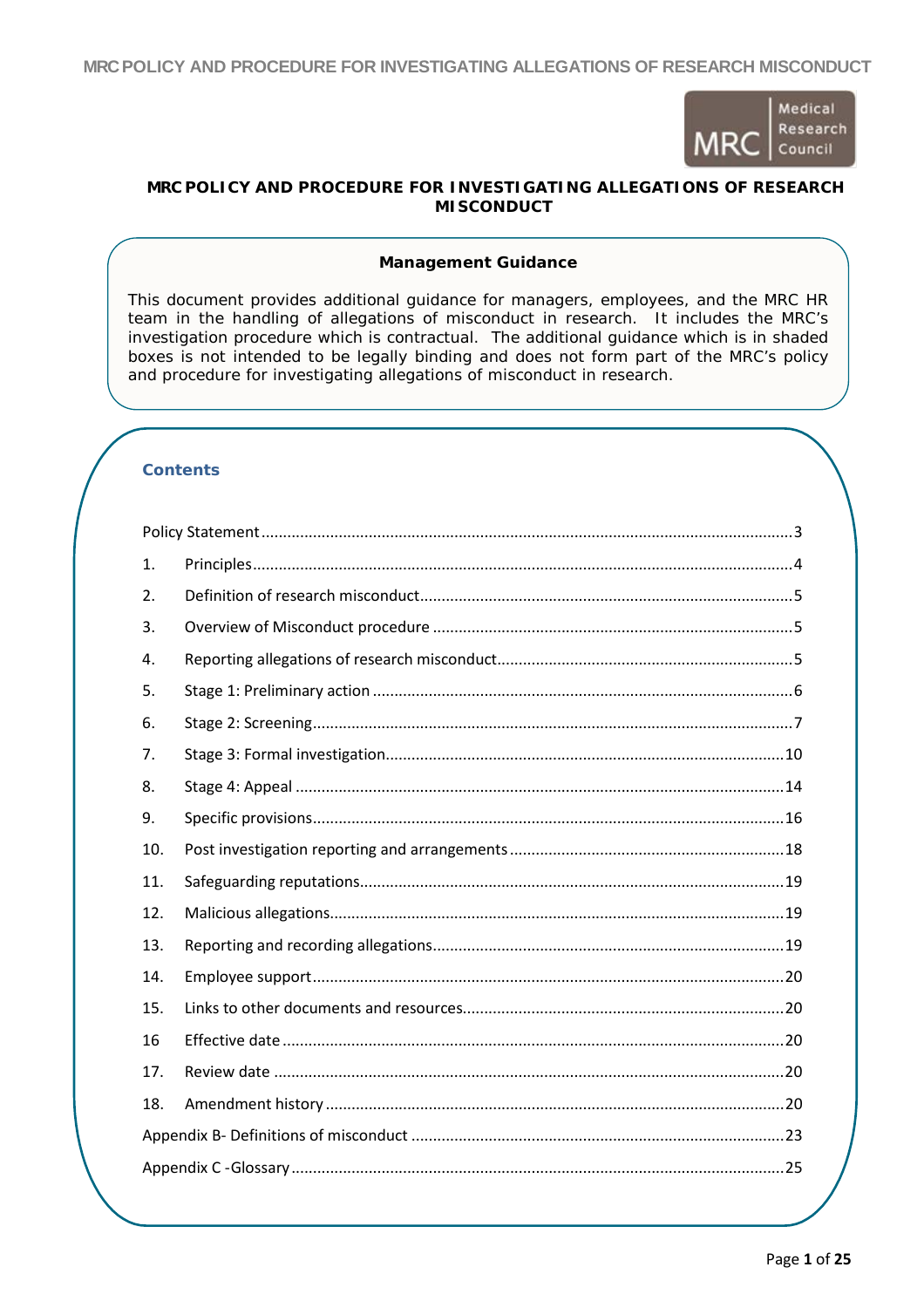**MRCPOLICY AND PROCEDURE FOR INVESTIGATING ALLEGATIONS OF RESEARCH MISCONDUCT**



# **MRC POLICY AND PROCEDURE FOR INVESTIGATING ALLEGATIONS OF RESEARCH MISCONDUCT**

### **Version 1.3**

## **Document Control Summary**

| <b>Title</b>                                        |                                                                                  |
|-----------------------------------------------------|----------------------------------------------------------------------------------|
|                                                     | MRC policy and procedure for investigating<br>allegations of research misconduct |
|                                                     |                                                                                  |
| <b>Electronic file reference</b>                    | Knowledgebase / MRC Hub                                                          |
| (network or intranet)                               |                                                                                  |
| <b>Status</b>                                       | Published                                                                        |
| <b>Version No.</b>                                  | 1.4                                                                              |
| Date of this Document                               | 10 November 2014                                                                 |
| Policy author(s)                                    |                                                                                  |
|                                                     | Frances Rawle,<br>Head of Corporate Governance and Policy                        |
|                                                     | Rosa Parker,                                                                     |
|                                                     | Corporate Policy and Information Manager                                         |
| <b>Policy owner</b>                                 |                                                                                  |
|                                                     | Tony Peatfield,<br>Director of Corporate Affairs                                 |
| Approved by                                         |                                                                                  |
| (Names, titles and date)                            | <b>Operations Board</b>                                                          |
|                                                     | National Trade Union Side                                                        |
| <b>Next Review Date</b>                             | October 2017                                                                     |
| Analysis of the effects on<br>equality completed on | October 2014                                                                     |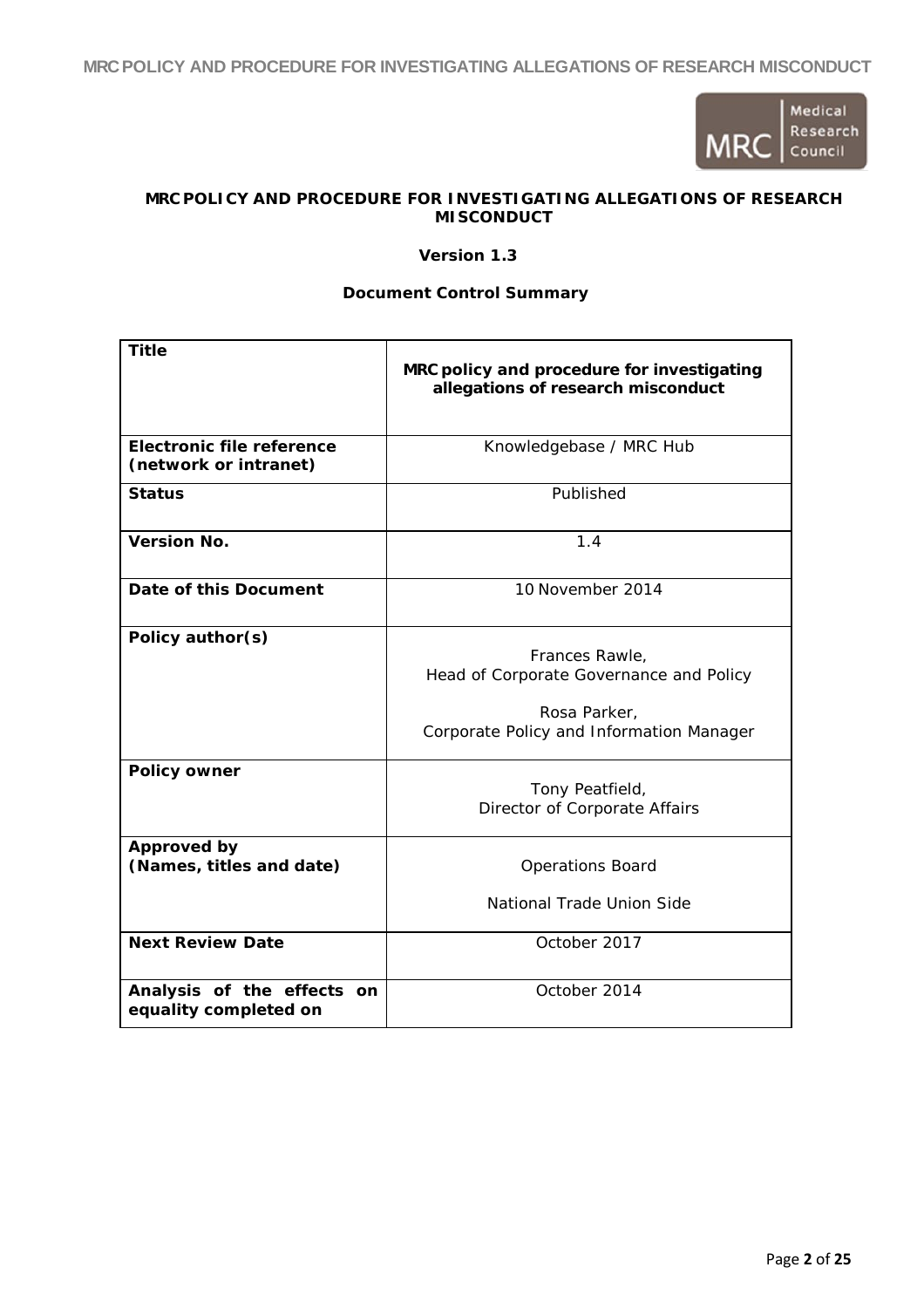## **Policy Statement**

<span id="page-2-0"></span>The Medical Research Council (MRC) expects that all of the research that it supports exhibits impeccable research integrity and adheres to the highest achievable standards of conduct.

These expectations are set out in the RCUK Policy and Guidelines on Governance of Good Research Conduct and in the MRC document "Good Research Practice: Principles and Guidelines".

Individual MRC research establishments may also need to draw up supplementary guidelines to take account of local working contexts; these guidelines are required to incorporate the standards defined by the MRC.

The MRC takes all reported allegations of research misconduct very seriously and requires that they are investigated fully and that the outcome of the investigation is reported as appropriate.

This policy applies to all MRC employees of a fixed term and permanent nature, students, visiting researchers, recipients of MRC grants or training awards, fellows and any other persons working within the MRC's establishments and teams ("workers"). The use of this term is purely for ease of reference and does not in any way confer employment rights on any such category of person where the same do not exist under statute.

The principles of the policy will be applied as far as is reasonably practicable to ex-employees, where a complaint is received alleging misconduct, which took place while the individual was an employee of the MRC, liaising with the current employer and other former employers as appropriate. Any issues raised about non-employees at MRC establishments (e.g. visiting workers) will be referred to the relevant employer.

The procedures outlined in this document are designed to reflect the need for expert knowledge to resolve complaints of misconduct and have been agreed with the Trade Union Side.

Where allegations of research misconduct are made by an individual or body external to the MRC, that individual or body will be made aware of the MRC procedure under this Research Misconduct Policy and of the MRC's expectation that they will comply with its requirements. Complaints relating to students will normally be investigated by the relevant university in cooperation with the MRC.

Whether a worker is deemed to be a worker or employee is not always clear under employment legislation. In cases where managers have any doubt as to whether the policy for investigation allegations of misconduct in research should apply, advice should be sought from the Retained HR team.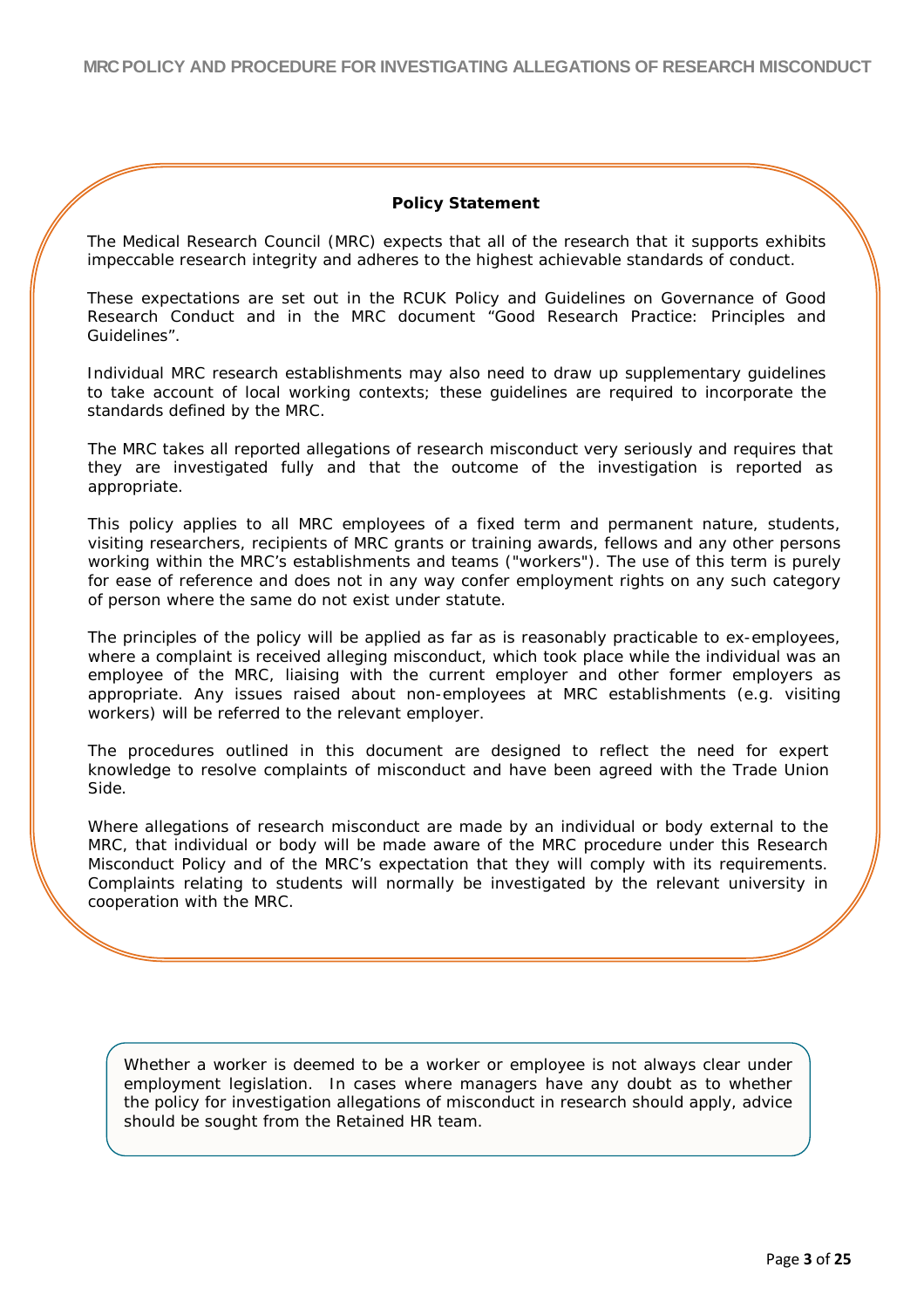## <span id="page-3-0"></span>**1. Principles**

- 1.1 The MRC is committed to ensuring that investigations of alleged misconduct are carried out thoroughly and sensitively, in a timely manner, and under a presumption of innocence.
- 1.2 The time-scales will normally be regarded as maximum limits and all parties should work to ensure prompt progression of the procedure.
- 1.3 This procedure will be made available to workers accused of research misconduct ("Respondents"), who will be informed in writing of the detail of the allegation and will be given the opportunity to respond before any decision is made.
- 1.4 Respondents will have the right to be accompanied by an MRC work colleague or represented by a recognised trade union representative at interviews and meetings held under the procedure.
- 1.5 Where a Respondent resigns from, or otherwise leaves, the MRC's employment, the complaint may nevertheless be investigated as far as possible according to this procedure.
- 1.6 The MRC will take disciplinary action against any individual found to be attempting to influence, victimise or intimidate the individual making the allegation of misconduct (the "Complainant") or witnesses.
- 1.7 The MRC is committed to protecting its workers from frivolous, vexatious and malicious accusations and will take appropriate action against any individual(s) responsible for such allegations.
- 1.8 Individuals are expected to co-operate in the review of allegations and the conduct of screening and investigations. They have an obligation to provide relevant evidence to the Director of the MRC establishment in which the Complainant works or such other person who, in the Director's absence, is designated to receive and enquire on the Medical Research Council's behalf into allegations of misconduct (the "Director").
- 1.9 All those involved in the process are required to maintain confidentiality.
- 1.10 The MRC reserves the right to conceal the identity of any witnesses or the Complainant if it deems it necessary and appropriate to do so, in which case witness statements may be anonymised. The MRC recognizes that witness statements will only be anonymised in exceptional circumstances and that such statements may weaken the case if further action is taken against the Respondent. Witnesses should be made aware that should the case proceed to a hearing, their statement will be divulged to the Respondent. Where the case does not proceed to a hearing, witness statements will be kept confidential although their content may be referred to within the investigatory report.

The particular difficulties that Respondents face in defending themselves against anonymous allegations and that Directors may face in investigating anonymous allegations will be considered very carefully at the Preliminary Action stage before proceeding to the formal assessment.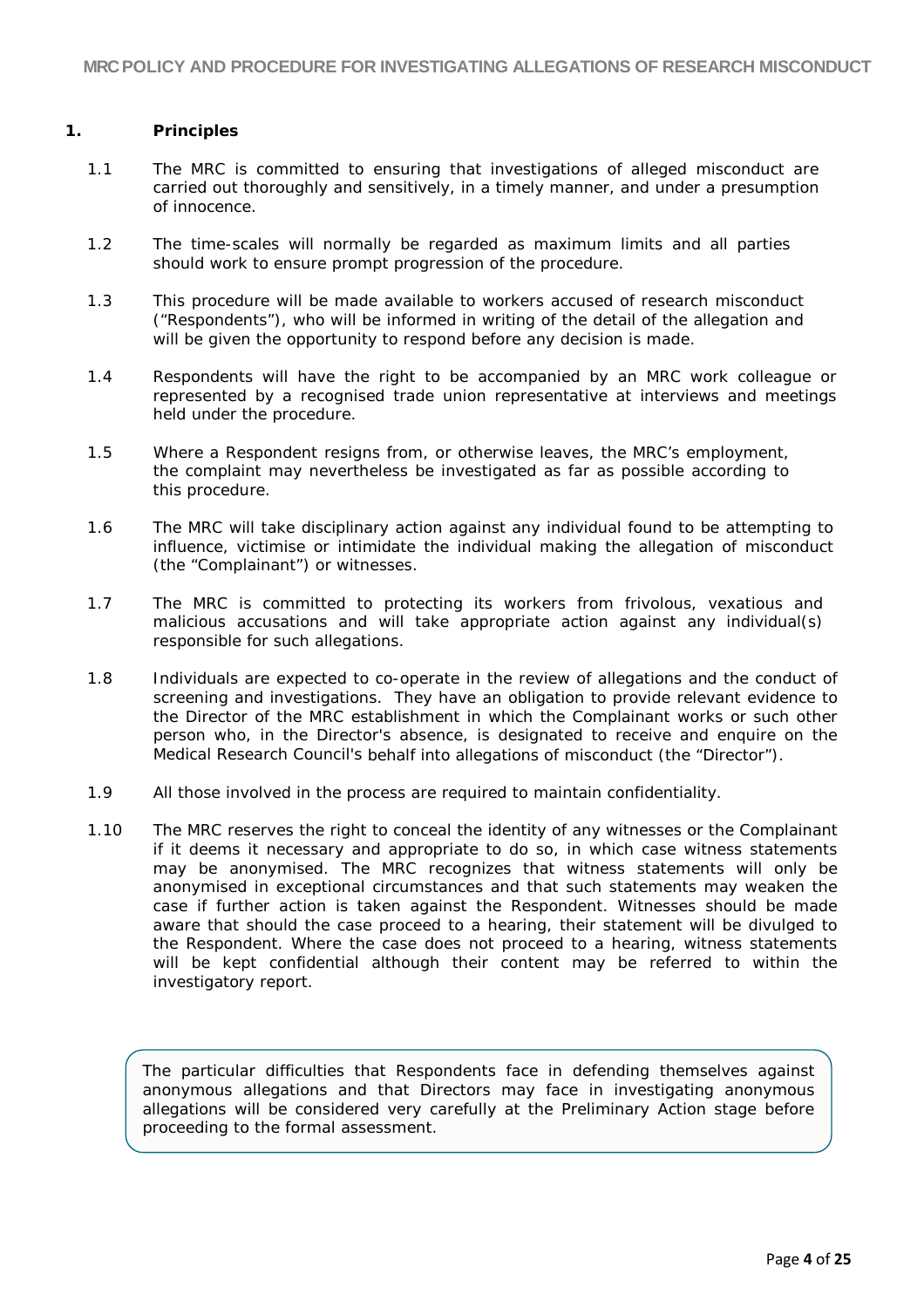## <span id="page-4-0"></span>**2. Definition of research misconduct**

2.1 The MRC endorses the definitions of research misconduct and other unacceptable research behaviour identified in the RCUK Policy and Guidelines on the Governance of Good Research Conduct (revised February 2013). Unacceptable conduct includes fabrication, falsification, plagiarism, misrepresentation, mismanagement or inadequate preservation of data and/or primary materials, and breach of duty of care. The full definitions agreed by RCUK are set out in Appendix B.

## <span id="page-4-1"></span>**3. Overview of Misconduct procedure**

- 3.1 The MRC's research misconduct procedure involves four defined stages. These are:
	- **Stage 1**: Preliminary action to determine whether the allegation falls within the RCUK definition of misconduct and the scope of the research misconduct procedure.
	- **Stage 2**: Screening to determine whether the allegation warrants a formal investigation.
	- **Stage 3**: Formal investigation to examine and evaluate all the relevant facts to determine whether misconduct has been committed, and if so, the responsible person and the seriousness of the misconduct.
	- **Stage 4**: Appeal against the decision and/or sanctions resulting from the completion of the investigation into the misconduct. Appeals will normally be heard by a more senior manager than the person who made the original decision.
- 3.2 A brief summary of the MRC's research misconduct procedure is attached in Appendix A.

Workers may need additional assistance to enable them to comply with the procedure: for example, they may require adjustments (under the Equality Act 2010) such as requiring assistance in accessing a room or to have information reformatted.

Workers may have other requirements: for example, caring commitments; the MRC is obliged to cater for such needs in compliance with statutory legislation.

Wherever possible, reasonable requests should be treated favorably in the implementation of this policy. For further advice or clarification, managers should seek the advice of their Retained HR team.

## <span id="page-4-2"></span>**4. Reporting allegations of research misconduct**

- 4.1 All workers are required to report observed, suspected or apparent misconduct to their Director in accordance with this policy.
- 4.2 If an individual is unsure whether a suspected incident constitutes misconduct they should discuss this with the Director informally (see definitions in Appendix B).
- 4.3 Any allegation that cannot be handled by the Director, for instance where a Director may be the subject of the allegation, or for some other reason may not be perceived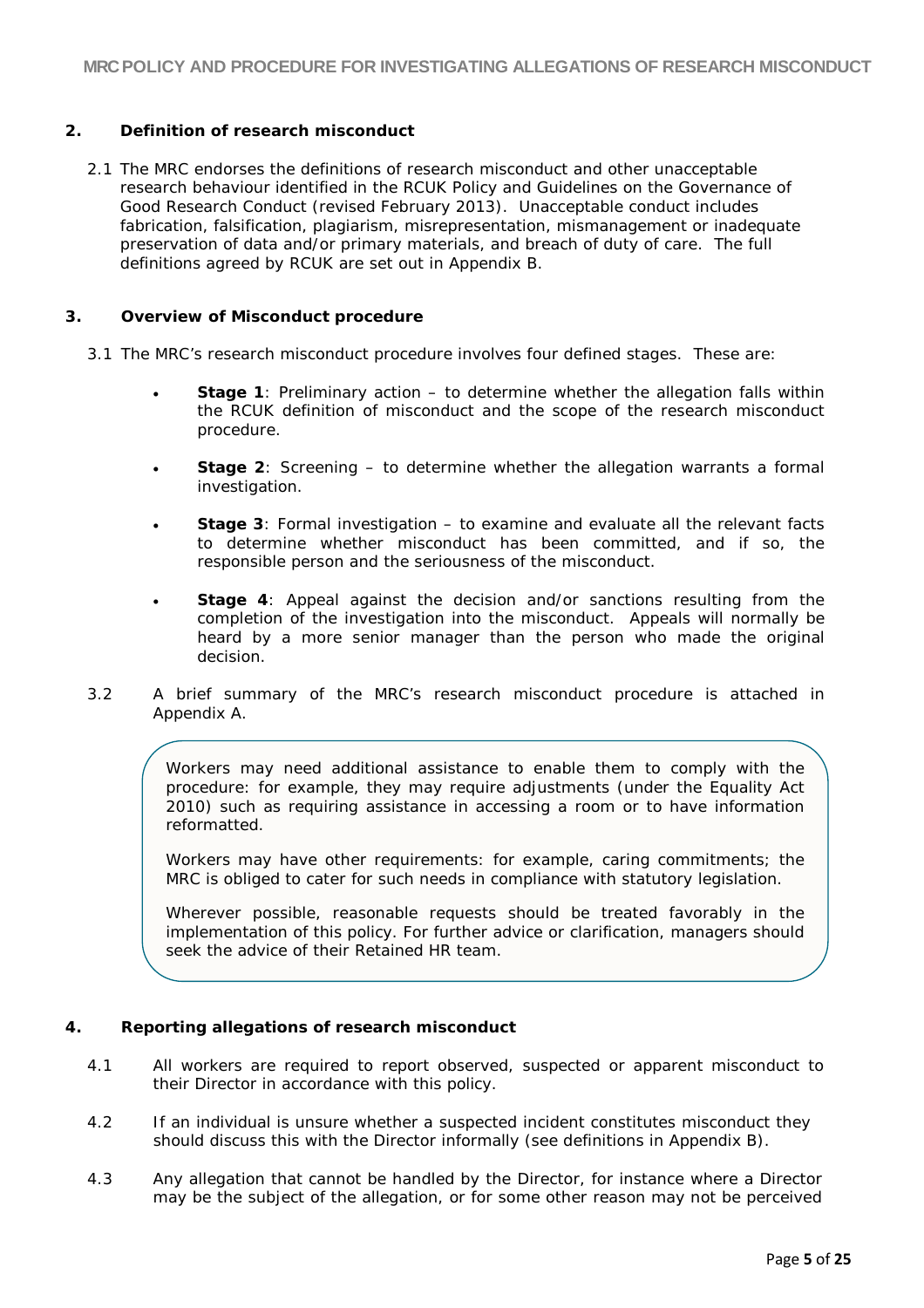to be impartial, should be referred to the MRC Chief Executive Officer (CEO) (or nominated representative).

## <span id="page-5-0"></span>**5. Stage 1: Preliminary action**

## **5.1 Determining the nature of the allegation**

5.1.1 An initial approach to the Director might be anonymous but to take forward the allegations the Complainant should make a formal written submission (or some other permanent format as required). When the Director receives an allegation, they need to determine if the allegation falls within the RCUK definition of misconduct and also within the scope of this procedure.

A nominated scientific deputy will be responsible for determining the nature of the allegation if the Director is unavailable.

The Director may decide that another procedure is more appropriate, e.g. the MRC Disciplinary Procedure.

Advice on handling multiple allegations from anonymous sources relating to published data is available from the Research Integrity lead in the Corporate Affairs Group in Head Office.

- 5.1.2 The Director will confirm receipt of communications from the Complainant throughout the process.
- 5.1.3 A Complainant may be an employee of the MRC, a person connected with the MRC or an individual or body external to the MRC.

## **5.2 Informing the Respondent**

- 5.2.1 The Director must inform the Respondent of the substance of the allegation in writing, and invite them to respond.
- 5.2.2 The Respondent shall confirm receipt and provide a response in writing within five working days of receipt, or such longer period as may be agreed by the Director.

### **5.3 Consideration of the Response**

5.3.1 The outcome of any Preliminary Action should be reported as required, regardless of the outcome, to comply with internal reporting/monitoring requirements. Information on the nature of such allegations may be requested for monitoring purposes.

### **5.3.2 Finding that Screening is not warranted**

5.3.2.1 If the Director is satisfied with the Respondent's response and/or decides that the allegations are mistaken, frivolous, vexatious and /or malicious, the allegations will then be dismissed. The Director will record their justification for that decision and inform the Complainant and Respondent of this outcome in writing. The Complainant should be given an opportunity to respond if they believe that they have been misunderstood or key evidence overlooked. Reasonable action to safeguard the reputation of the Respondent and of the organisation should be considered (see 11). (See section 12 for information on handling malicious complaints.)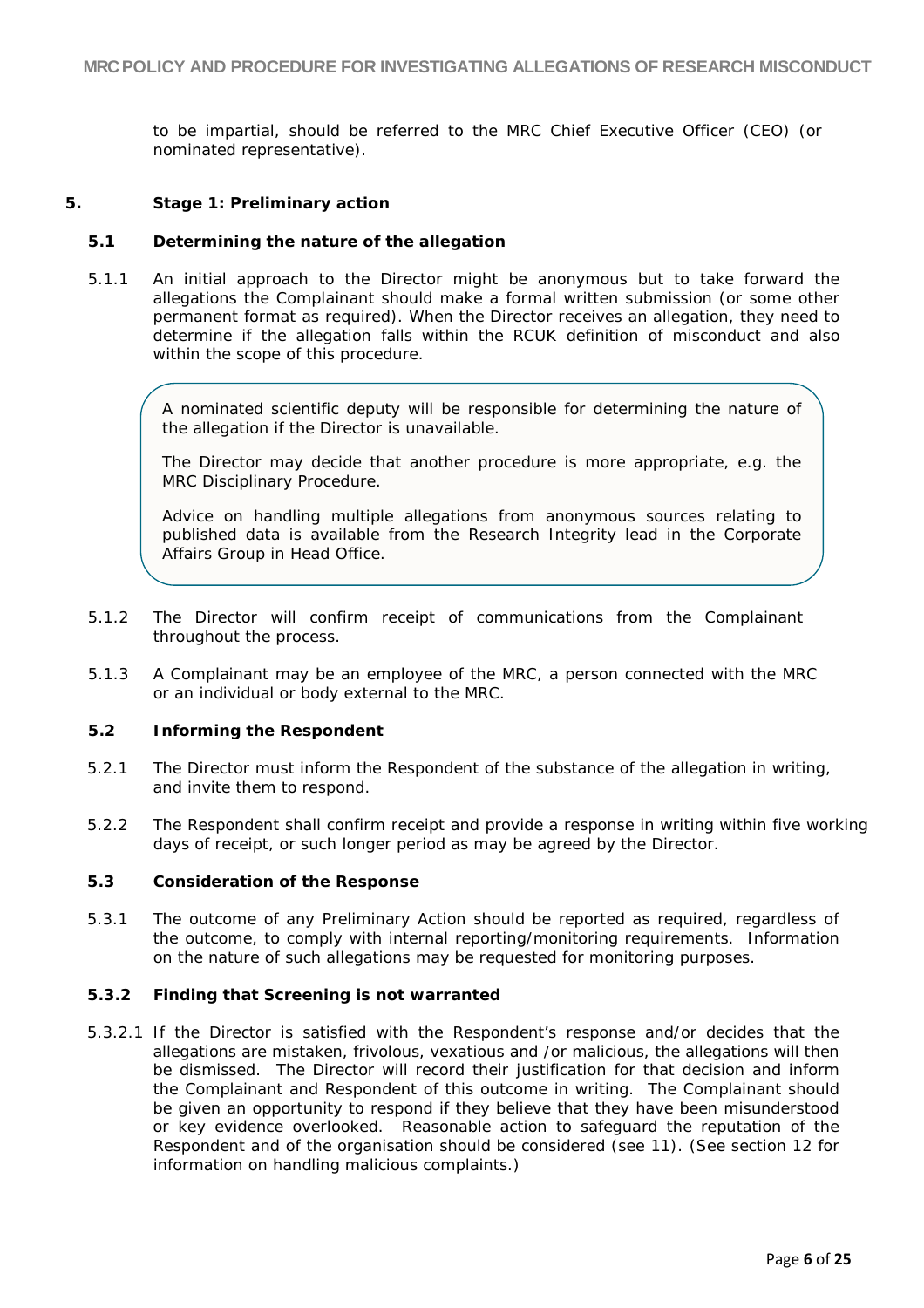## **5.3.3 Finding that Screening is warranted**

- 5.3.3.1 If the Director is not satisfied with the Respondent's response or believes that reputations of any of the parties (including the MRC) remain in jeopardy, the Director will proceed to Stage 2 Screening. This should be done within 10 working days of the receipt of the response.
- 5.3.3.2 The Director will take all reasonable steps to secure the necessary evidence, consider the potential risks and take steps to remove or minimise any risk. Risks may relate to the health, safety and security of workers, research participants, or other persons, the welfare of animals or negative environmental consequences. Immediate action must be taken to ensure that any such potential or actual danger, illegal activity or risk is prevented/ eliminated.
- 5.3.3.3 If necessary the Director may take the decision to suspend the Respondent on full pay pending the outcome of the Screening / Formal Investigation. In taking such actions it should be made clear to all parties that the actions taken are not to be regarded as an indication of guilt or a disciplinary sanction.
- 5.3.3.4 Where suspension is being considered, the Director should refer to the Retained HR team for advice.

Suspension will be taken in line with the following principles, as set down in the MRC Disciplinary procedure:

- a) a worker will be suspended from work on full pay and contractual benefits for the minimum period necessary;
- b) a thorough investigation should be carried out by the manager as swiftly as possible;
- c) the suspension period will be kept to a minimum and will be regularly reviewed, but will not normally exceed 10 days.
- 5.3.3.5 The Director should inform the Chief Science Officer of the allegation and the initiation of the screening phase in writing as soon as reasonably practicable.

### <span id="page-6-0"></span>**6. Stage 2: Screening**

### **6.1 Purpose**

6.1.1 The purpose of the Screening is to determine whether there is prima facie evidence of research misconduct by gathering information and determining whether an allegation or apparent instance of misconduct warrants a Formal Investigation (Stage 3).

> The purpose of the Screening is not to reach a final conclusion as to whether misconduct occurred or who was responsible.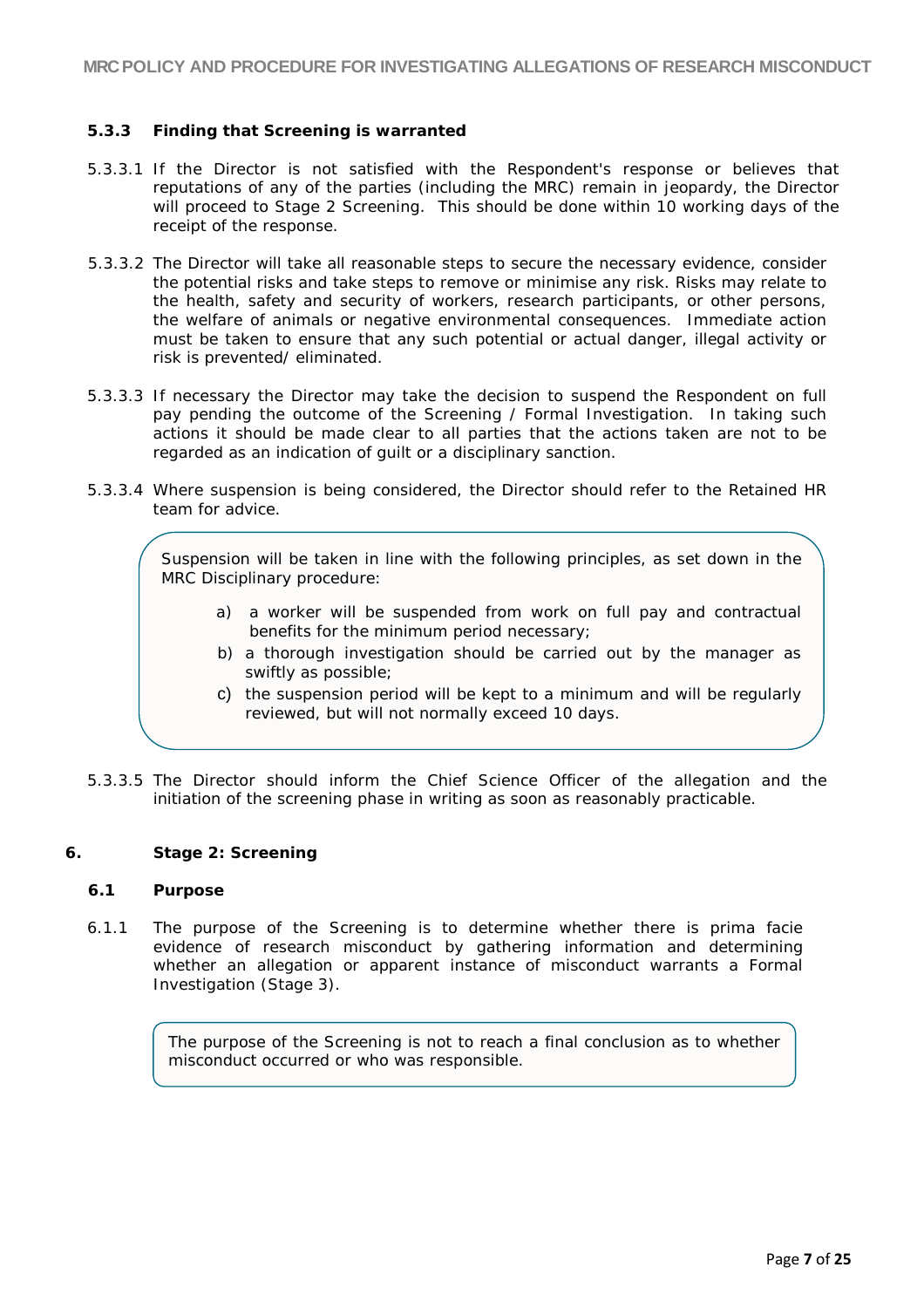## **6.2 Notification Requirements**

6.2.1 The Director will notify both the Respondent and the Complainant of the Screening in writing as soon as reasonably practicable. The Respondent must confirm receipt in writing.

The Director should also remind both the Respondent and the Complainant of their obligation to co-operate in the Screening and to observe confidentiality requirements.

## **6.3 Appointment of the Screening Committee**

- 6.3.1 The Director will appoint the Screening Committee consisting of two individuals who do not have conflicts of interest in the case and have appropriate expertise to evaluate the scientific issues.
- 6.3.2 The Director will notify the Respondent of the proposed Committee membership in writing as soon as reasonably practicable.
- 6.3.3 The Respondent has five working days to submit an objection to the persons appointed to the Committee.
- 6.3.4 If the Respondent submits a written objection to any of the persons appointed to the Committee, the Director may decide to replace the challenged person with a qualified substitute.
- 6.3.5 If the Director does not replace the challenged person(s), the reasons will be notified to the respondent in writing.
- 6.3.6 The date the Committee is officially appointed will be either:
	- after the five working days if the Respondent has not submitted a written objection, or
	- the date on which the Director responds to the respondent's objections,

The Screening Committee will identify which member is to act as Chair.

## **6.4 Screening Committee Terms of Reference**

6.4.1 The Screening Committee should specifically limit its scope to that of evaluating the facts only to determine whether there is sufficient evidence of research misconduct to warrant an investigation.

### **6.5 Screening process**

6.5.1 Screening will normally involve the Committee interviewing the Complainant, the Respondent and key witnesses, and examining relevant research records and materials.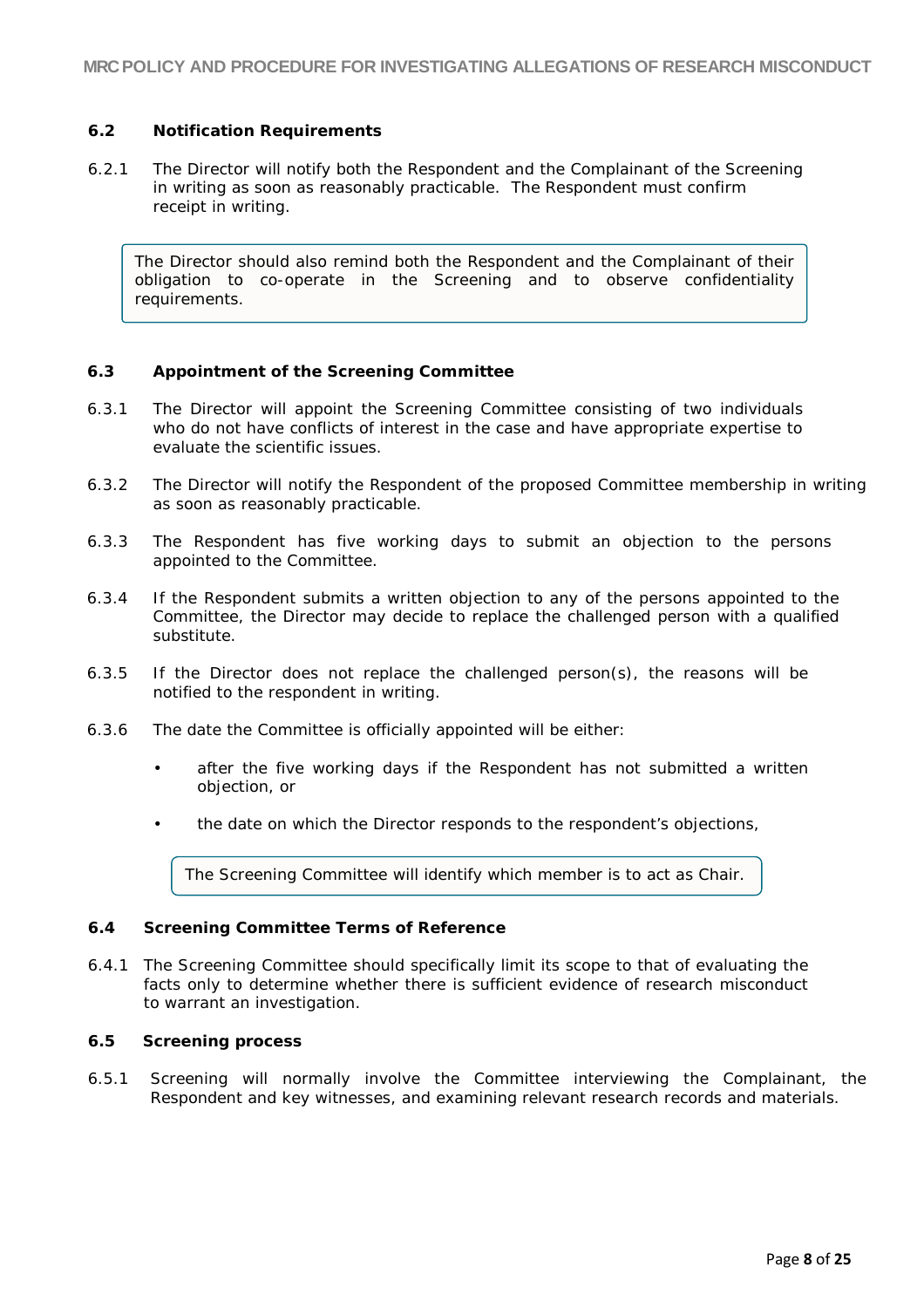At this stage, the Screening Committee will send the Respondent copies of relevant research records and materials obtained that are being used in the investigation.

6.5.2 The Respondent will have the right to be accompanied by an MRC colleague or represented by a recognised trade union representative at the interview.

### **6.6 Time limit for completing the screening report**

6.6.1 The Screening Committee will complete the screening and submit its report to the Director in writing no more than 40 working days following its initiation.

The initiation is defined as the date the Committee is appointed. (as in 6.3.6)

If the Director approves an extension of this time limit, the reason for the extension will be entered in to the records of the inquiry and the report.

The Respondent and the Complainant will also be notified of the extension.

### **6.7 Findings of the Screening Committee**

6.7.1 The Screening Committee must determine whether the allegations are sufficiently serious and have sufficient substance to justify a Formal Investigation or whether they may be addressed through education / training, or through some other nondisciplinary approach. Allegations not taken to the Formal Investigation stage may include those which have substance, but due to lack of intent to deceive, or relatively minor nature, are more appropriately addressed without the need for Formal Investigation. These conclusions shall be set out in the written report.

### **6.8 Comments by parties on draft report**

- 6.8.1 The Screening Committee will send the Respondent and the Complainant a copy of the draft report and recommendations for them to comment on factual accuracy. Where inaccuracies are identified, these will be amended subject to approval from the Committee. If the Committee does not agree, comments will be noted.
- 6.8.2 Comments from the Complainant or Respondent must be submitted to the Screening Committee within 20 working days of receipt of the report.
- 6.8.3 The Committee should then forward its final report and recommendations to the Director, the Complainant and the Respondent.

Any comments submitted from either the Respondent or Complainant will be attached as an addendum to the report.

### **6.9 Decision by Director**

- 6.9.1 The Director will decide either to accept or reject the recommendations of the Screening Committee.
- 6.9.2 The Complainant and Respondent will be informed in writing of the outcome of the Screening process within five working days of the Director making their decision. The Director should inform the Chief Science Officer of the outcome at the earliest opportunity.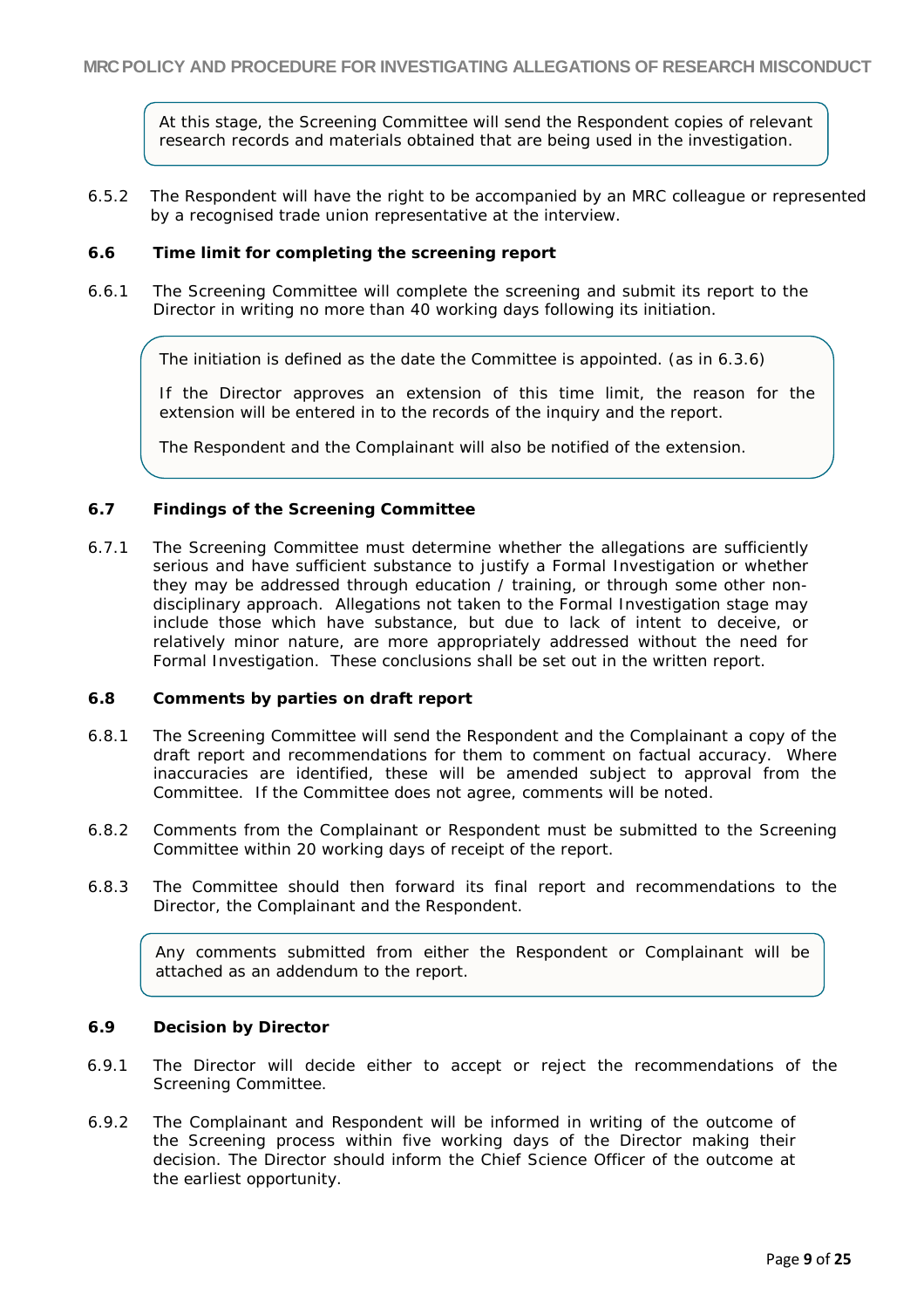- 6.9.3 Where the Director accepts recommendations that the procedure should progress to a Formal Investigation, the Director should take immediate steps to set up an Investigation Committee.
- 6.9.4 Where the Director accepts recommendations that the allegation is dismissed reasonable action to safeguard the reputation of the Respondent and of the organisation should be considered (see 11).

## <span id="page-9-0"></span>**7. Stage 3: Formal investigation**

## **7.1 Purpose**

7.1.1 The purpose of the Formal Investigation is to examine and evaluate all relevant facts to determine whether research misconduct has been committed, and if so, the responsible person and the seriousness of the misconduct.

## **7.2 Notification requirements**

7.2.1 The Director will notify both the Respondent and the Complainant of the investigation in writing as soon as reasonably practicable. The Respondent must confirm receipt in writing.

The Director will remind the Respondent of their obligation to co-operate in the formal Investigation and to observe the confidentiality requirements.

## **7.3 Charge to Investigation Committee**

7.3.1 The Director will define the subject matter of the investigation in writing to the Investigation Committee and will attach a copy of the Screening report.

## **7.4 Appointment of Investigation Committee**

- 7.4.1 The Director will appoint an Investigation Committee consisting of at least three persons, who have not previously been involved and who have appropriate knowledge/experience to evaluate the scientific issues and who have relevant knowledge of investigating procedures.
- 7.4.2 The Director will notify the Respondent of the proposed Investigation Committee membership in writing as soon as reasonably practicable.
- 7.4.3 The Respondent has five working days to submit an objection to the persons appointed to the Investigation Committee.
- 7.4.4 If the Respondent submits a written objection to any of the persons appointed to the Investigation Committee, the Director may decide to replace the challenged person with a qualified substitute, and will notify the Respondent of that replacement in writing.
- 7.4.5 If the Director does not replace the challenged person, the reasons will be notified to the respondent in writing.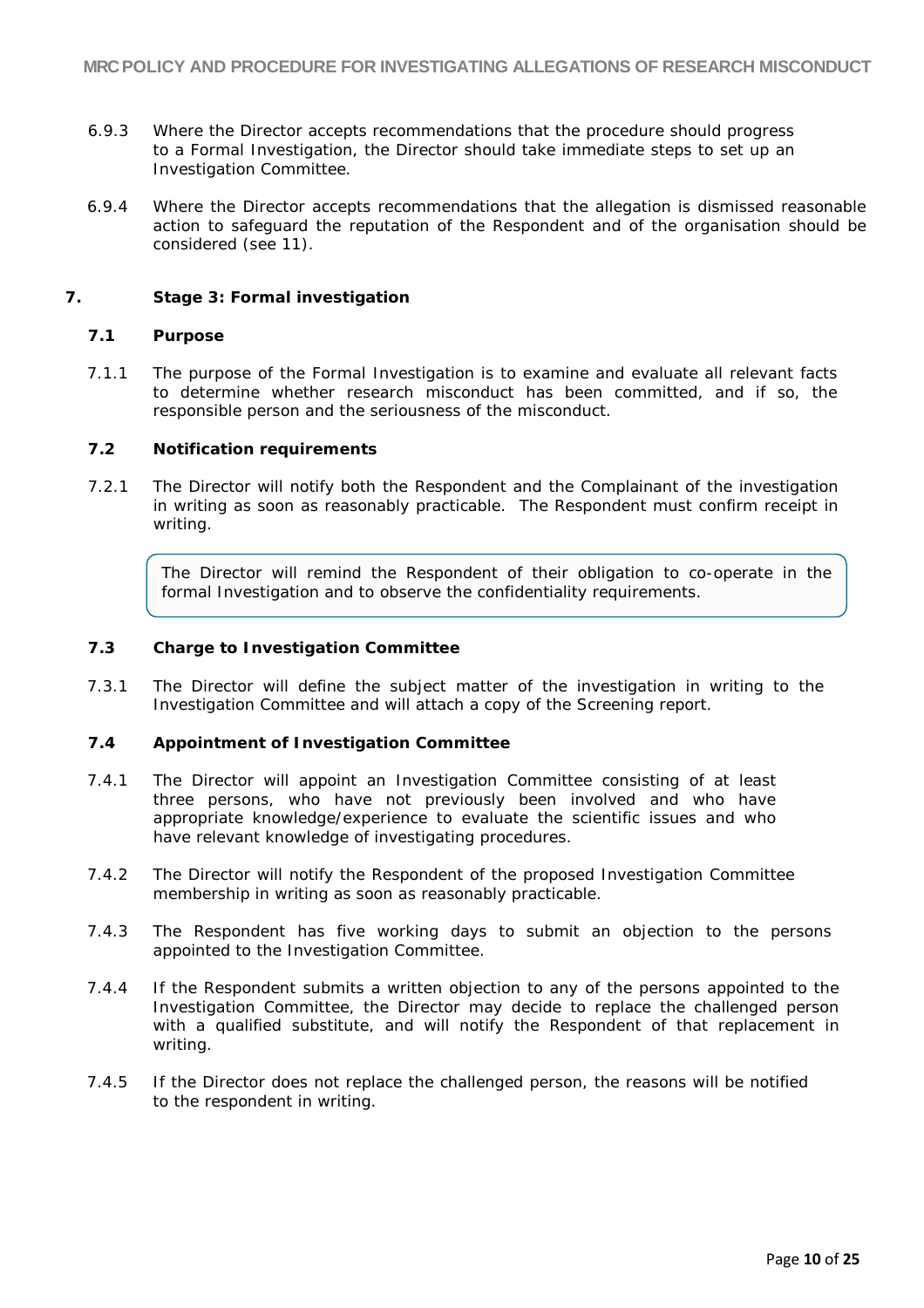- 7.4.6 The date the Investigation Committee is officially appointed will be either:
	- after the five working days if the Respondent has not submitted a written objection, or
	- the date on which the Director responds to the respondent's objections.

Those on the Investigation Committee should not have any conflicts of interest with the Respondent, Complainant or the case in question, and they must have the necessary expertise to examine the evidence, interview the witnesses, and to conduct the investigation.

### **7.5 Investigation process**

- 7.5.1 The Investigation Committee will be appointed and the process initiated as soon as possible, and normally within 20 working days of the completion of the Screening process.
- 7.5.2 The investigation will normally include examination of all documentation including, but not necessarily limited to, relevant research data, materials, proposals, publications, correspondence, memoranda, and notes of telephone calls. The Screening report will also be reviewed as part of the investigation.
- 7.5.3 The Respondent will be interviewed as part of the investigation process.
- 7.5.4 The Respondent will have the right to be accompanied by a work colleague or represented by a recognised trade union representative at the interview.
- 7.5.5 Whenever possible, interviews should be conducted of all individuals involved in the allegation, and other individuals who might have information regarding key aspects of the allegations. The Respondent should be asked to name any relevant witnesses.
- 7.5.6 Written notes will be made of the interviews; these are not meant to be verbatim but will be an accurate reflection of the points discussed, will form the official record, and will be included as part of the Investigation Report. Each individual will have an opportunity to comment on, and sign, the notes to ensure factual accuracy, but this should not delay the investigation process. Any disagreements will be noted.
- 7.5.7 An investigation should normally be completed within 65 working days of its initiation.

The initiation is defined as the appointment of the Investigation Committee. (as in 7.4.6)

The time limit includes conducting the investigation, preparing the report of findings, making the report available for comment by the Respondent, and submitting the report of the Director.

## **7.6 Investigation report contents**

7.6.1 The final report must state how the investigation was conducted, describe how and from whom information relevant to the investigation was obtained, state the findings, and explain the basis for the findings, and an accurate agreed summary of the views of any individual alleged to have engaged in misconduct (including the written notes of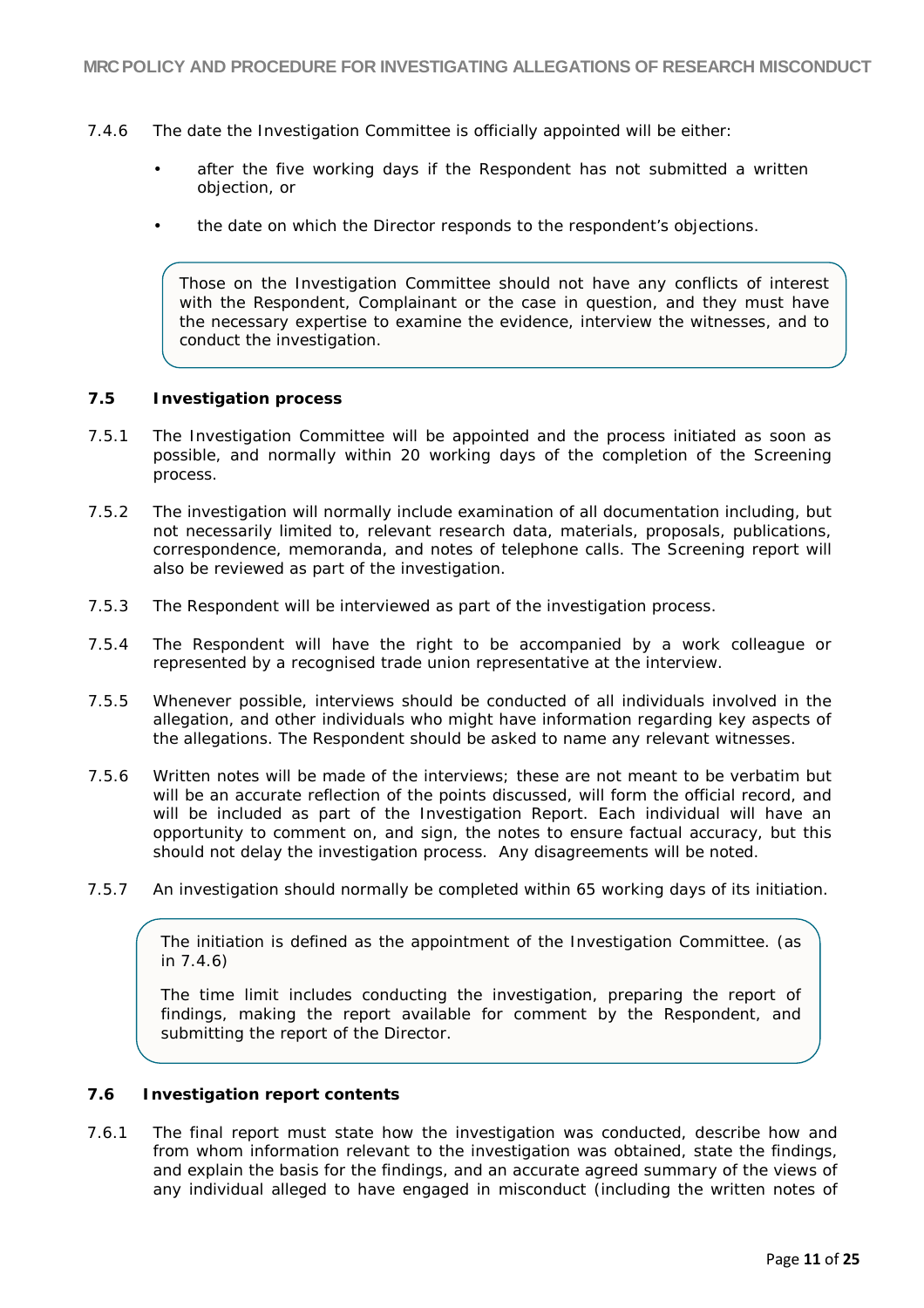any interviews conducted – see 7.5.6).

7.6.2 The Investigation Committee will also recommend, as appropriate, whether professional bodies or regulators, research funders/sponsors and other interested parties including collaborators of the Respondent in the work, should be notified of the outcome of the case. Where a distortion or inaccuracy in the published research record is found, all necessary steps should be taken to notify all relevant parties and to correct the published record. Such notification should be encouraged to protect the reputation of the MRC. However, save in exceptional circumstances (e.g. where a paper was in the process of being published), such notification would not normally happen until all steps of the process had been completed.

### **7.7 Comments by Respondents**

- 7.7.1 The Investigation Committee will send the Respondent a copy of the report and the evidence they have considered within five working days of the completion of the report.
- 7.7.2 The Respondent then has the opportunity to submit any comments on the report. These must be submitted to the Investigation Committee within 20 working days of receipt of the report.

The Respondent's comments will be attached as an addendum to the Investigation report.

7.7.3 The Investigation Committee will send a copy of the investigation report, including comments from the respondent, to the Director.

### **7.8 Investigation Hearing**

- 7.8.1 The Director will decide either to set up a Hearing Panel to consider the formal allegations against the worker and decide, where appropriate, what sanction(s) should apply or to dismiss the allegations.
- 7.8.2 The Respondent will be informed in writing of the Director's decision to accept or dismiss the allegation within five working days of the Director making their decision. The Director should inform the Chief Science Officer of the decision at the earliest opportunity.
- 7.8.3 Where an allegation is dismissed the Complainant should also be informed. Reasonable action to safeguard the reputation of the Respondent and of the organisation should be considered (see 11).
- 7.8.4 Where the Director initiates an Investigation Hearing they should take immediate steps to set up a Panel of at least three members (to include the Director). In some cases use of external panel members should be considered.
- 7.8.5 The Director will notify the Respondent of the proposed Investigation Hearing Panel membership in writing as soon as reasonably practicable.
- 7.8.6 The Respondent has five working days to submit an objection to the persons appointed to the Investigation Hearing Panel.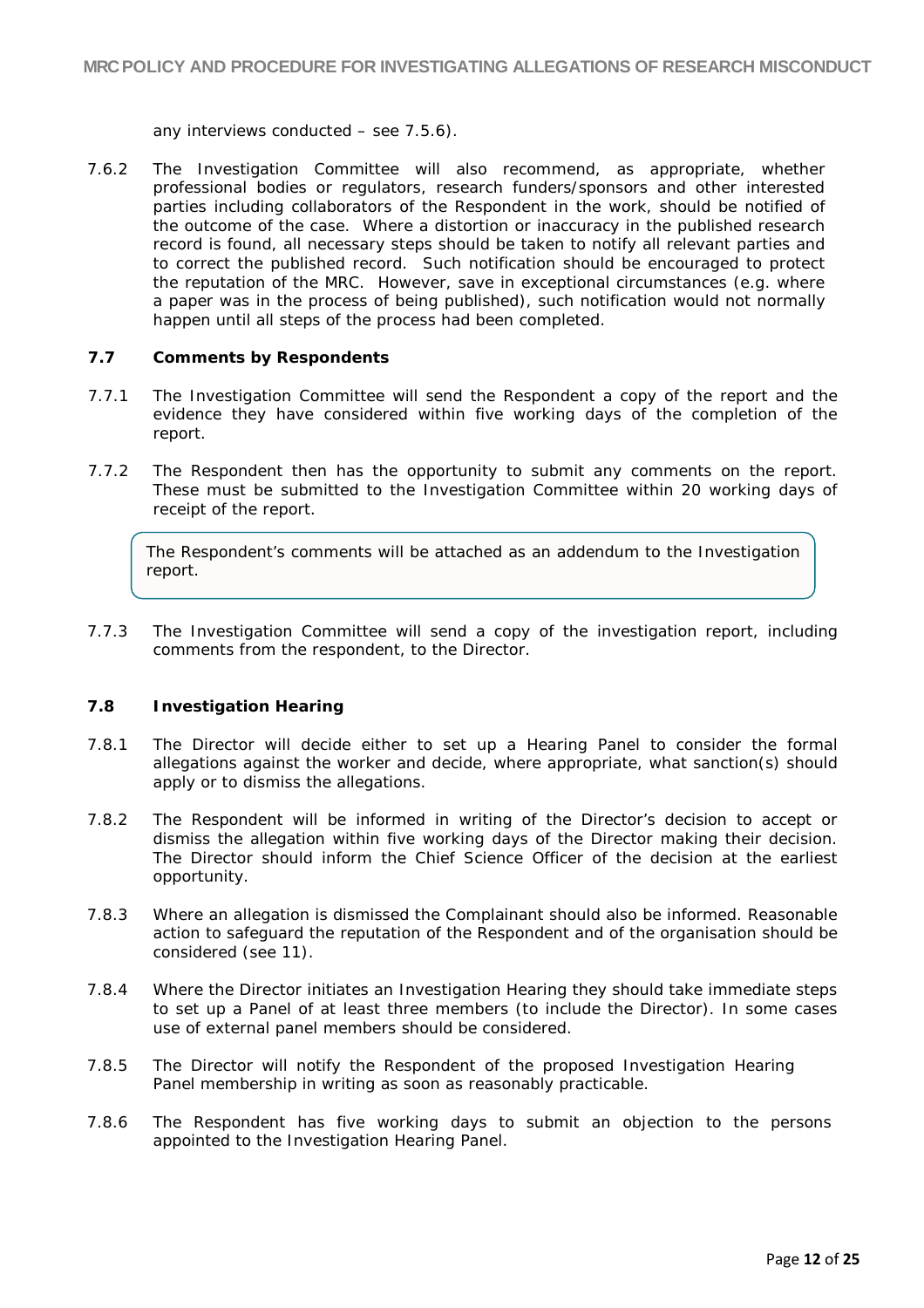- 7.8.7 If the Respondent submits a written objection to any of the persons appointed to the Investigation Hearing Panel the Director may decide to replace the challenged person with a qualified substitute, and will notify the Respondent of that replacement in writing.
- 7.8.8 If the Director does not replace the challenged person, the reasons will be notified to the respondent in writing.
- 7.8.9 The date the Investigation Hearing Panel is officially appointed will be either:
	- after the five working days if the Respondent has not submitted a written objection, or
	- the date on which the Director responds to the respondent's objections.
	- the Director should act as Chairperson and the Panel will deliver a majority decision.
- 7.8.10 The Respondent will be invited to attend the hearing within 15 working days of the Director's decision to set up a Panel. In the letter of invitation, the Respondent shall be reminded of the allegations made against them and will be provided with any supporting evidence upon which the Panel intends to rely and that termination of their employment/appointment may be a recommendation resulting from the hearing.
- 7.8.11 The Respondent will have the right to be accompanied by a work colleague or represented by a recognised trade union representative. The respondent has the right to request a postponement of up five working days if their chosen representative is not available to attend on the original date/time.
- 7.8.12 After the hearing, the Panel will decide whether the allegations are upheld and if so what sanctions or administrative actions are to be implemented in line with 7.9 below.
- 7.8.13 The Chair will write to the Respondent within five working days to notify them of the Panel's decision, including the reasons for the investigation, any sanction(s) (including, where appropriate, how long they will last), the likely consequences of further misconduct, the right of appeal and the Nominated Person to whom the appeal should be submitted.
- 7.8.14 The Director will send a copy of the investigation report and a summary of the outcome of the Hearing, including any evidence heard, to the Chief Science Officer within five working days of the decision being made.

## **7.9 Sanctions**

- 7.9.1 Where following the Hearing it is determined that the alleged misconduct is substantiated by the findings, it is the responsibility of the Director to impose any sanction(s) determined by the Panel.
- 7.9.2 Actions which may be implemented by the Director comprise one or more of:
	- a) removal from the particular project
	- b) final written warning
	- c) special monitoring of future work
	- d) requirements to undertake specified training
	- e) removal of eligibility for pay progression for one year
	- f) withdrawal of funding for programme
	- g) down-banding of appointment.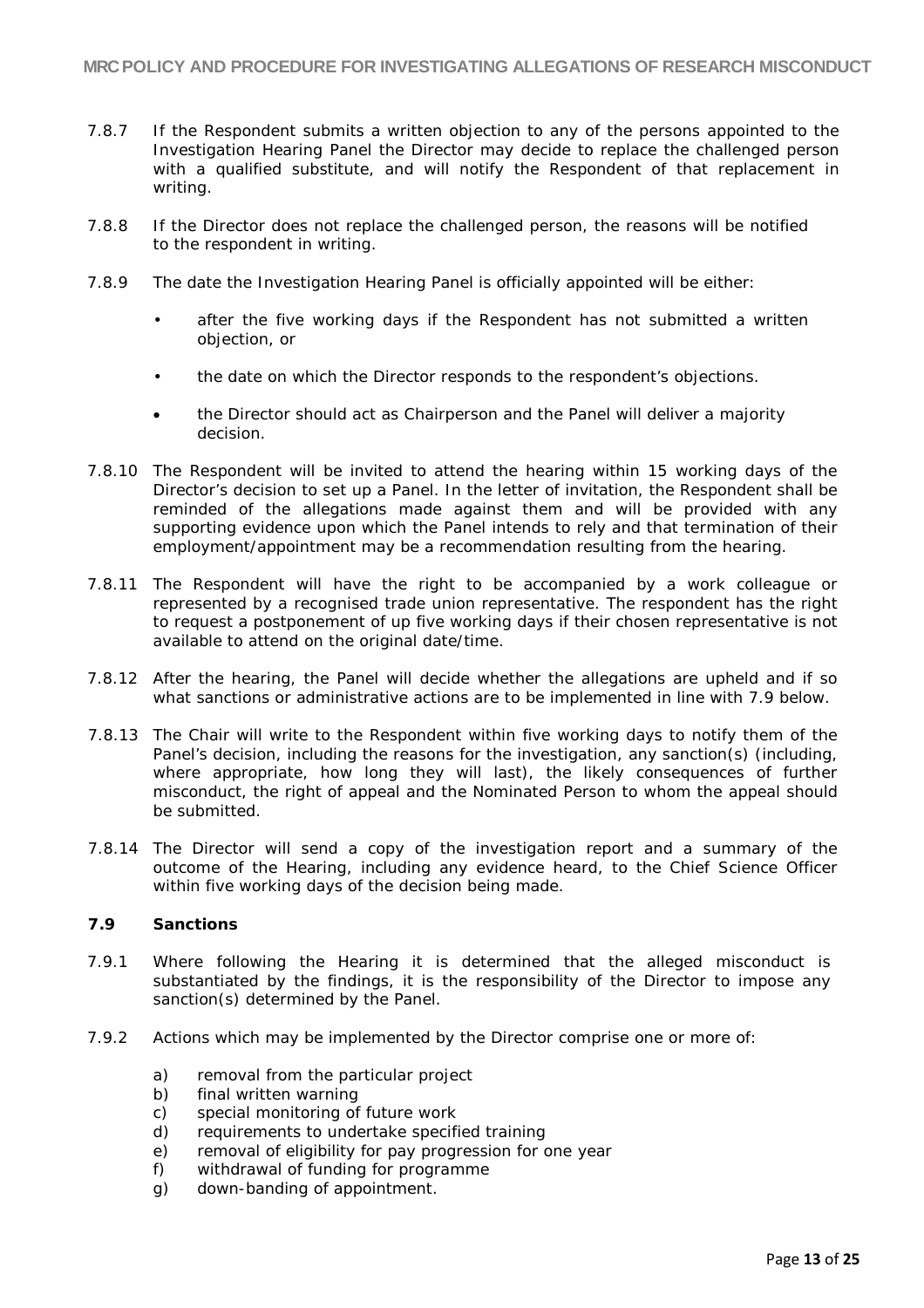- h) recommendation of termination of employment (see 7.10)
- 7.9.3 A recommendation of termination of employment will be dealt with in line with 7.10 below.

### **7.10 Termination of employment**

- 7.10.1 The Respondent will be informed that a recommendation has been made that they are to be dismissed. This may be with or without notice. At this time the Respondent will be invited to a formal meeting with the Chief Science Officer.
- 7.10.2 In the letter of invitation, the Respondent shall be reminded of the allegations made against him/her and will be provided with any supporting evidence upon which the Chief Science Officer intends to rely and that termination of his/her employment/appointment may result from the formal meeting.
- 7.10.3 The Respondent will have the right to be accompanied by an MRC colleague or represented by a recognised trade union representative at the meeting.
- 7.10.4 The Respondent will be able to submit written evidence to the Chief Science Officer before a decision is taken. This must be done within five working days of receipt of the written notification from the Director.
- 7.10.5 The Chief Science Officer shall arrange a date, time and venue of the meeting.
- 7.10.6 If the Respondent or his/her chosen representative is unable to attend, the Respondent can make a request to change the date of the meeting to an alternative date within five working days of the date proposed by the MRC.
- 7.10.7 If after the meeting, the Chief Science Officer accepts the recommendation for dismissal, he/she will inform the Respondent in writing of the reason for dismissal, the date on which employment will terminate with or without notice as the case may be and the Respondent's right to appeal (including arrangements for such an appeal).

### <span id="page-13-0"></span>**8. Stage 4: Appeal**

### **8.1 Initiation**

- 8.1.1 The Respondent may appeal against the decision to substantiate the allegation or the sanction by writing to the Chief Operating Officer within seven working days of receiving notification of the outcome.
- 8.1.2 The Respondent's letter should include a written statement stating clearly the basis for appeal.

### **8.2 Appointment of the Appeal Panel**

- 8.2.1 The Chief Operating Officer will convene an Appeal Panel consisting of two or more persons, none of whom were a member of the Screening or Investigation Committee or the Hearing Panel. The Panel may be made up of people from outside the MRC.
- 8.2.2 The Chief Operating Officer will notify the Respondent of the proposed Appeal Panel membership in writing as soon as reasonably practicable.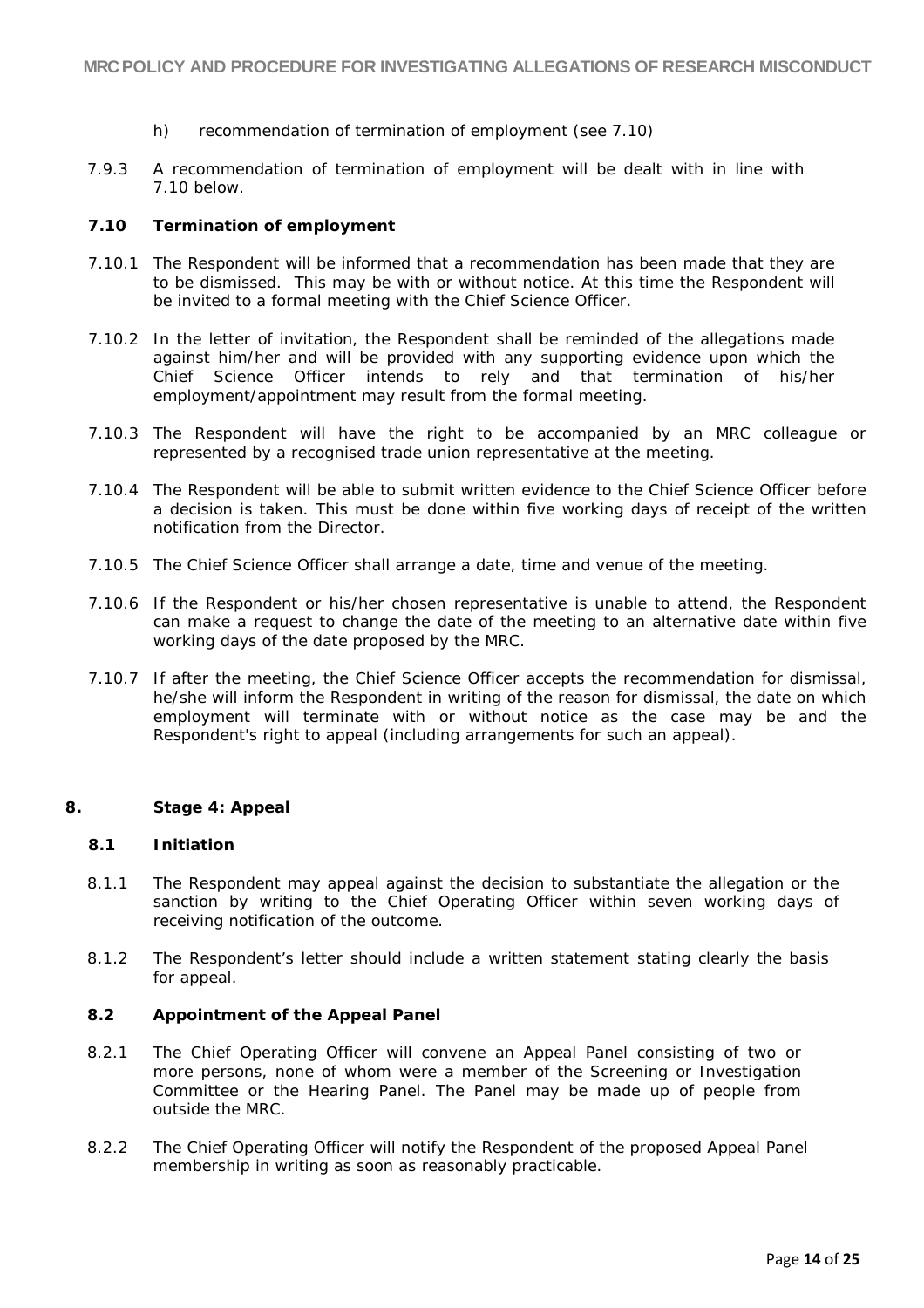- 8.2.3 The Respondent has five working days to submit an objection to the persons appointed to the Appeal Panel.
- 8.2.4 If the Respondent submits a written objection to any of the persons appointed to the Appeal Panel, the Chief Operating Officer may decide to replace the challenged person with a qualified substitute.
- 8.2.5 If the Chief Operating Officer does not replace the challenged person, the reasons will be notified to the Respondent in writing.
- 8.2.6 The date the Appeal Panel is officially appointed will be either:
	- after the five working days if the Respondent has not submitted a written objection, or
	- the date on which the nominated person responds to the respondent's objections.

### **8.3 Appeal Panel**

- 8.3.1 The purpose of an Appeal Panel is to consider/review the appeal submitted by the Respondent against the decision and/or sanctions resulting from completion of the investigation into an allegation of research misconduct.
- 8.3.2 The Panel will prepare an Appeal Report for the Chief Executive Officer stating their conclusions and sanctions that should be imposed. The Respondent has no further right of internal appeal against the conclusions, the Chief Executive's decision and/or sanctions.

### **8.4 Appeal Process**

- 8.4.1 The appeal process will normally be initiated within 15 working days of the receipt of an appeal by the Respondent.
- 8.4.2 The purpose of the appeal is to:
	- a) Review all of the evidence and determine whether the decision and any sanction(s) applied was fair and reasonable in all the circumstances; and
	- b) determine whether the procedure was followed correctly.
- 8.4.3 The Respondent will be invited to attend a meeting to give oral evidence. The Respondent may submit any relevant additional supplementary material in support of their appeal.
- 8.4.4 The Respondent will have the right to be accompanied by an MRC work colleague or represented by a recognised trade union representative at the Appeal hearing.

### **8.5 Time limit for completing appeal**

- 8.5.1 An Appeal Report shall be submitted to the Chief Executive of the MRC, normally within 65 working days of the date the appeal was raised.
- 8.5.2 The Appeal Panel will also recommend, as appropriate, whether professional bodies or regulators, research funders/sponsors and other interested parties including collaborators, should be notified of the outcome of the case. Where a distortion or inaccuracy in the published research record is found, all necessary steps should be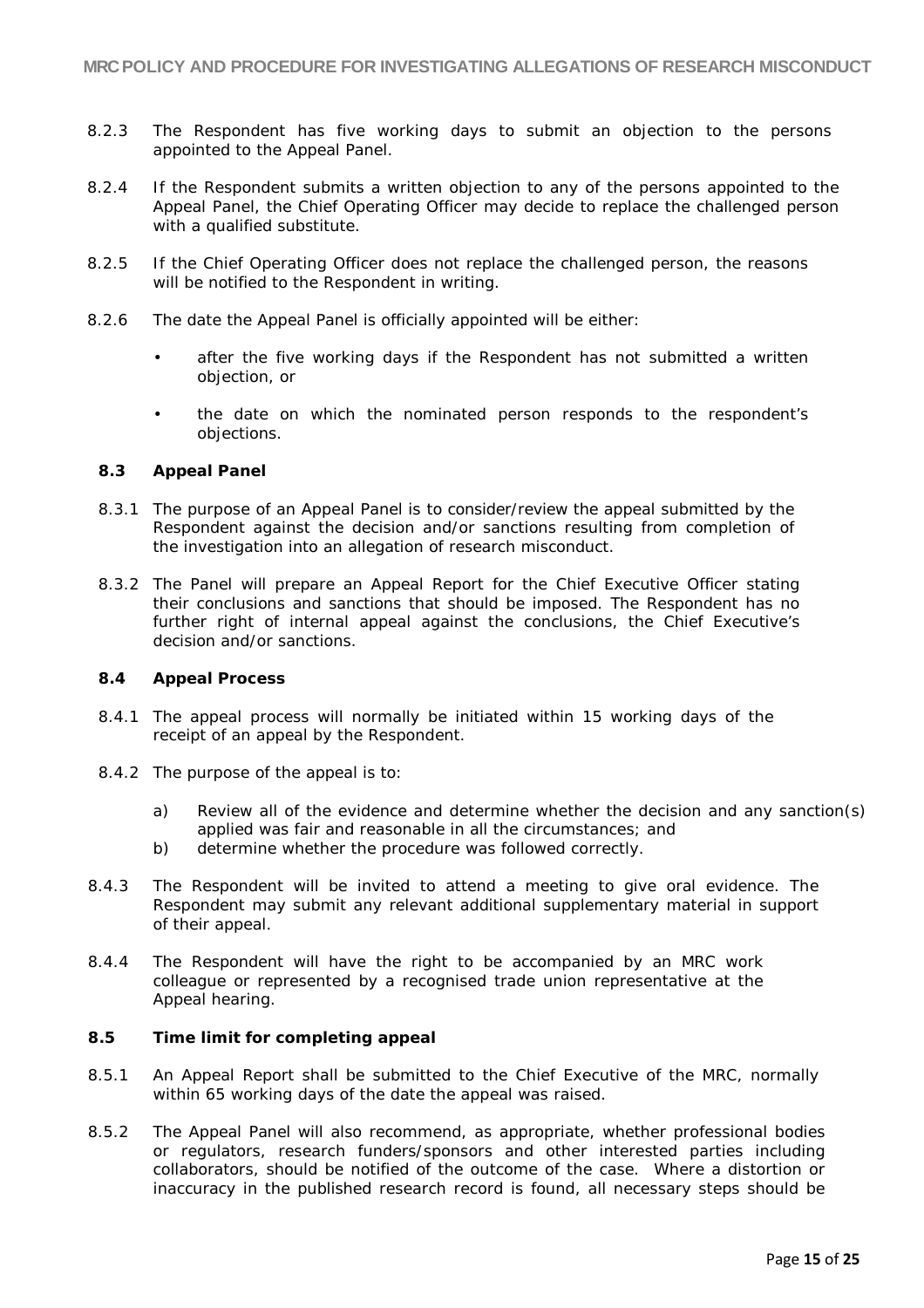taken to notify all relevant parties and to correct the published record. Such notification should be encouraged to protect the reputation of the MRC.

The initiation is defined as the appointment of the Appeal Panel

The time limit includes conducting the investigation, preparing the report of findings, making the report available for comment by subjects of the appeal, and submitting the report.

The Appeal Report must state how the appeal was conducted, describe how and from whom further information was obtained relevant to the appeal, state the findings, and explain the basis for the findings.

### **8.6 Decision by Chief Executive of the MRC**

- 8.6.1 The Chief Executive of the MRC will decide, on the basis of the Appeal Report, whether to endorse, amend or overturn the conclusions of the investigation and/or resultant sanctions imposed on the Respondent.
- 8.6.2 The Chief Executive of the MRC will notify the Respondent in writing of the outcome of the Appeal Panel and will provide a copy of the Appeal Report and evidence considered by the Appeal Panel.
- 8.6.3 The Chief Executive of the MRC may recommend additional action to be taken (in the event that an earlier decision is amended or overturned) to report and implement the final decision.
- 8.6.4 The decision of the Chief Executive of the MRC shall be final with no further right of internal appeal.

### <span id="page-15-0"></span>**9. Specific provisions**

### **9.1 Complainants/Witnesses**

- 9.1.1 The Complainant is responsible for making allegations in good faith, maintaining confidentiality, and co-operating with the Screening or Formal Investigation. An allegation is made in good faith where the Complainant honestly believes that research misconduct may have occurred. A Complainant who recklessly disregards evidence that disproves an allegation has not made the allegation in good faith.
- 9.1.2 Complainants must accept that they may be called upon to establish their allegations within the framework and safeguards of this procedure.
- 9.1.3 The Complainant shall be informed of the results of the Screening and Formal Investigation, and to be protected from victimisation. The Complainant will have an opportunity to present evidence before the Screening Committee and may also be asked to present evidence to the Investigation Committee as a witness,
- 9.1.4 Complaints may be covered by the Public Interest Disclosure Act 1998 which ensures that the Complainant can raise bona fide concerns confidentially and without fear of suffering any detriment using the MRC Whistleblowing policy.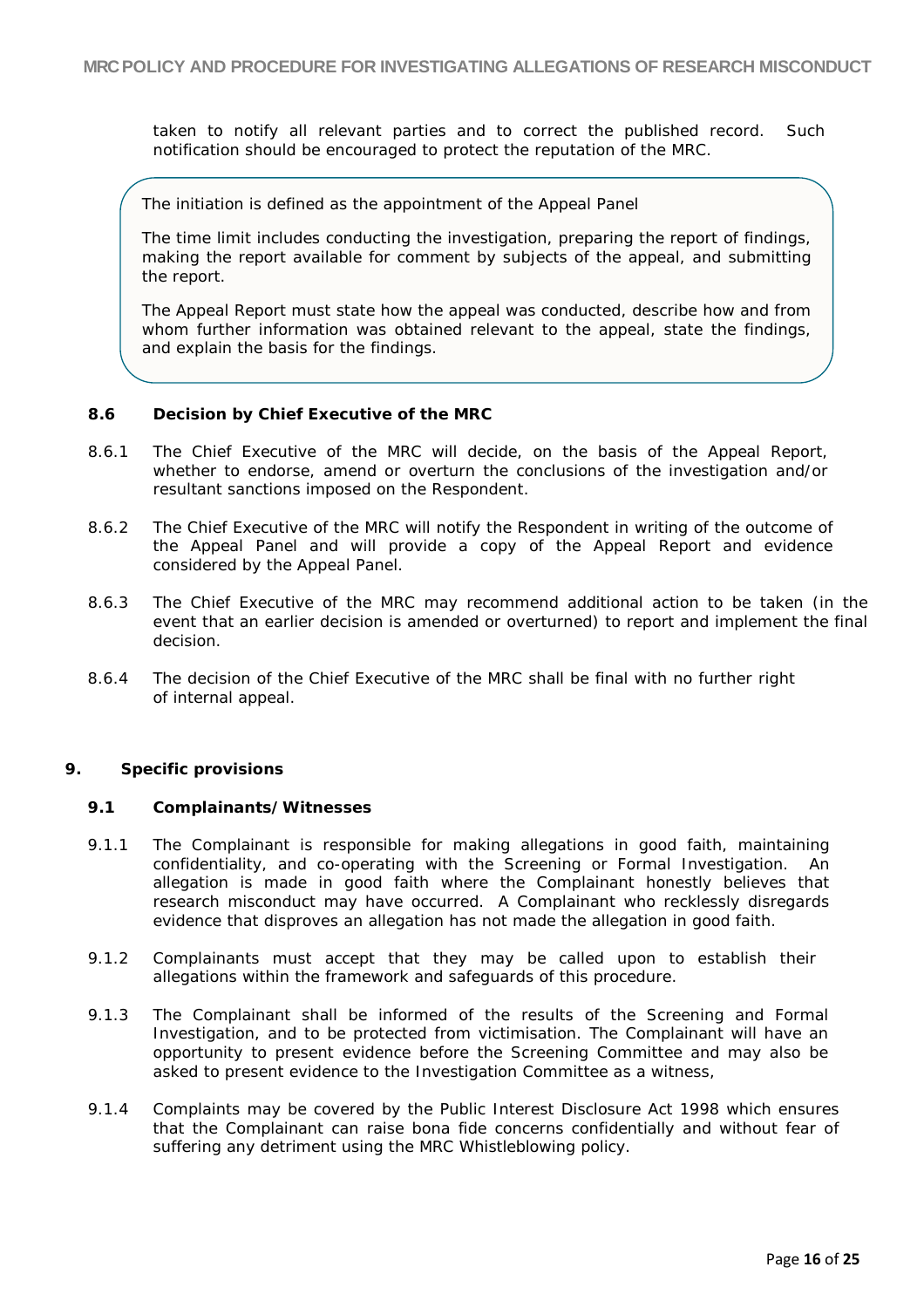At any time, a worker may have confidential discussions and consultation about concerns of possible misconduct with the Director and seek advice about appropriate procedures to report allegations.

### **9.2 Director**

9.2.1 The Director has responsibility for monitoring how members of staff behave towards individuals who bring allegations of research misconduct or who co-operate in screening or investigations, and for taking action as appropriate.

> The Director will make diligent efforts to protect the positions and reputations of those persons who, in good faith, make allegations. The Director will ensure that those making an allegation in good faith or co-operating in a screening or investigation into an allegation of misconduct are not to be retaliated against in their employment.

- 9.2.2 The Director will have primary responsibility for ensuring adherence to the procedures in this document.
- 9.2.3 The Director will normally write to the Complainant and/or witnesses requesting that they do not make statements about the Respondent outside of the inquiry/investigation process while this is proceeding. The Director should advise that legal action (e.g. defamation, libel etc.) and/or disciplinary action may follow should they publicise their allegations before the outcome of the screening/investigation/appeal process is known.

Details of the agreed procedure will be drawn to the attention of the Complainant and Respondent by the Director at the commencement of proceedings and each party will have drawn to their attention their rights and responsibilities under the procedure.

9.2.4 The Director will appoint Screening and Investigation Committees, a secretariat for each committee and all other involved persons to comply with these procedures.

> The secretariat will be responsible for maintaining a record of all documents and evidence, and for the confidentiality and security of the record and documentary evidence.

## **9.3 Chief Executive**

- 9.3.1 Any allegations that cannot be handled by the Director (e.g. where the Director may be the subject of the allegation, or for some other reason may not be perceived to be impartial), should be referred to the Chief Executive or nominated Director.
- 9.3.2 The Chief Executive (or nominated Director) will be responsible for arranging the investigation of any complaints against Directors or members of their personal research teams, or against members of External Scientific Staff.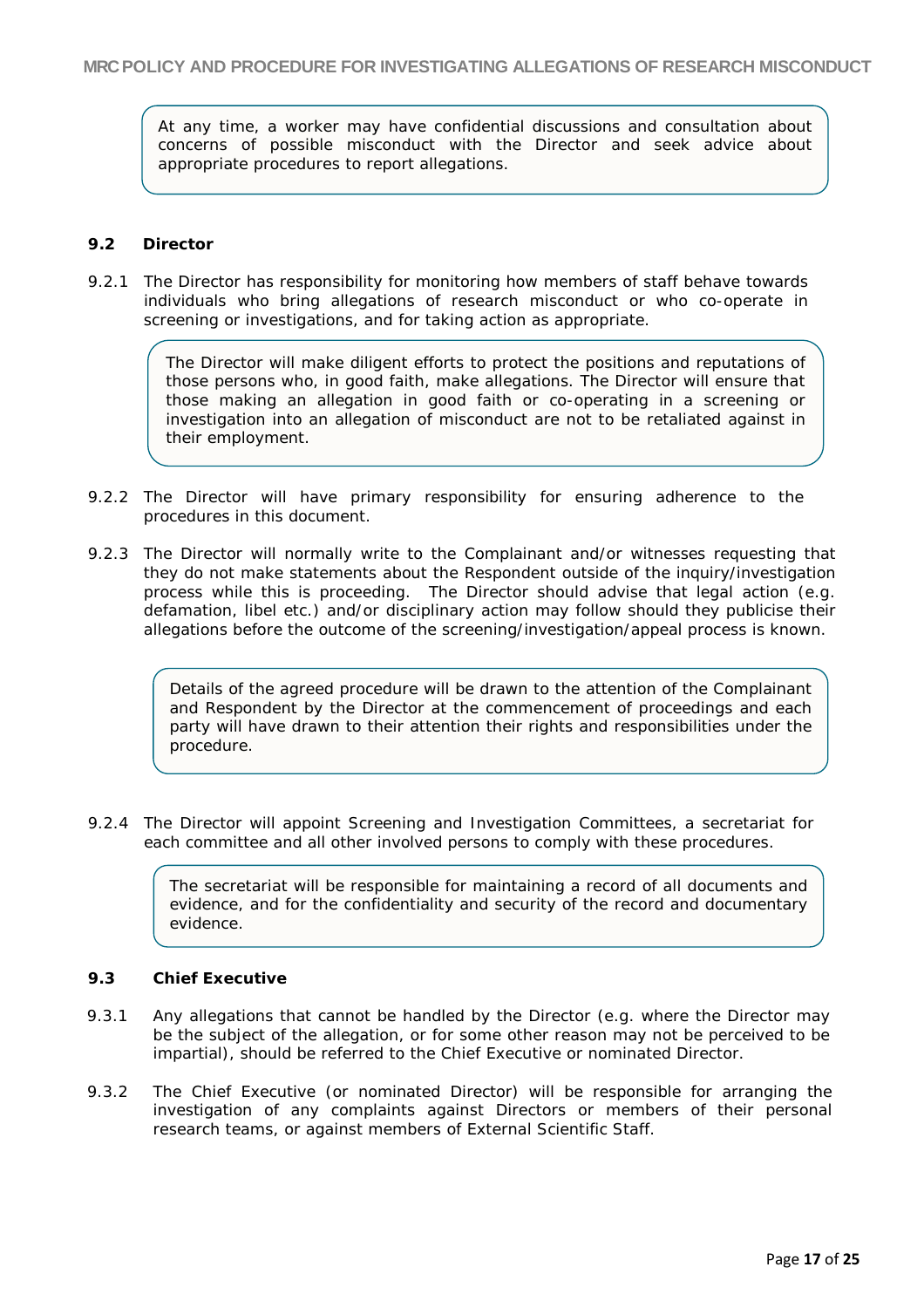## **9.4 Respondent**

- 9.4.1 The Respondent will be provided with a copy of this procedure and will be informed in writing of the detail of the allegation(s) following sequestering of relevant material, will receive copies of or have access to all material relevant to the allegation and its consideration at Screening, Investigation, Hearing and Appeal stages and will be notified in writing of the final decisions and resulting actions.
- 9.4.2 The Respondent shall also have the opportunity to provide documentation in support of their defence (including witness statements), to be interviewed by and present evidence to the Screening and Investigation Committees and the Hearing and Appeal Panels, to review the Screening and Investigation reports and to be accompanied.
- 9.4.3 The Respondent is able to request a postponement of up to five working days where their chosen representative is not available to attend on the agreed date or time.

Screenings and investigations will be conducted in a manner that will ensure fair treatment to the Respondent of the screening or investigation and confidentiality, to the extent possible consistent with protecting worker and public health and safety and with carrying out the screening or investigation.

9.4.4 The Respondent is responsible for maintaining confidentiality and co-operating with the conduct of a screening or investigation.

## <span id="page-17-0"></span>**10. Post investigation reporting and arrangements**

## **10.1 No appeal has been submitted**

- 10.1.1 When the Respondent does not submit an appeal following the final decision being made, the Director will notify both the Respondent and Complainant in writing within 20 working days.
- 10.1.2 The Director will also will recommend to the Chief Science Officer whether professional societies, editors of journals in which falsified reports may have been published, collaborators of the Respondent in the work, or other concerned parties, should be notified of the outcome of the case.
- 10.1.3 The Chief Science Officer is responsible for ensuring compliance with any notification requirements of funding or sponsoring agencies and informing the Council of the outcome of the investigation.

## **10.2 Appeal has been submitted and heard**

- 10.2.1 The Chief Executive of the MRC will recommend additional action to be taken (in the event that an earlier decision is amended or overturned) to report and implement the final decision.
- 10.2.2 In all cases the Chief Executive (or nominee) is responsible for ensuring compliance with any notification requirements of funding or sponsoring agencies and informing the Council or appropriate governing body of the outcome of the investigation.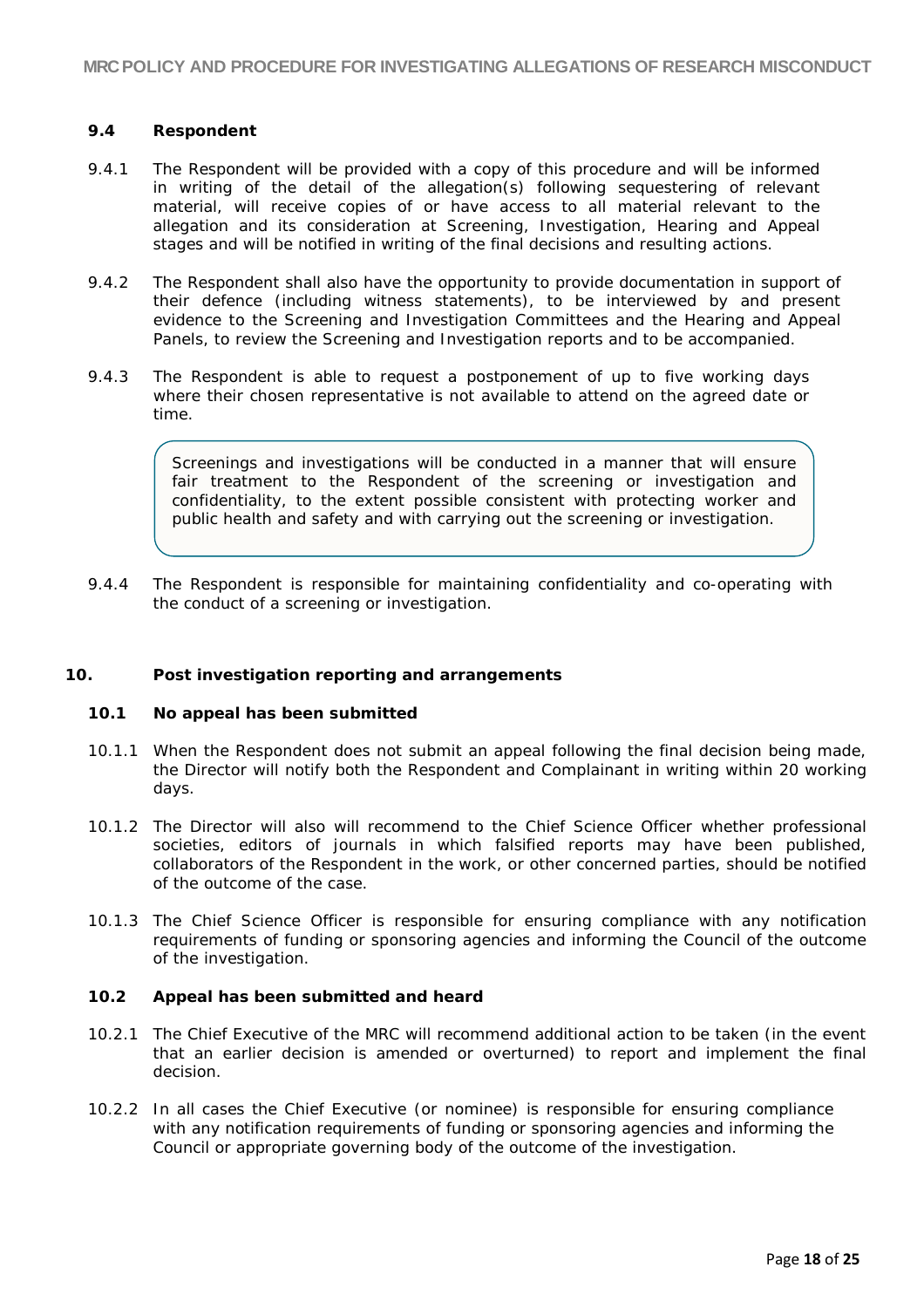## <span id="page-18-0"></span>**11. Safeguarding reputations**

- 11.1 The MRC will take all reasonable action to safeguard the reputation of the Respondent and of the organisation.
- 11.2 If the Respondent is not found guilty of research misconduct:
	- The Director will consult with the Respondent to ensure that appropriate publicity is given to this outcome where considered necessary.
	- The Director will take steps to ensure that all reference to the matter is expunged from the Respondent's personnel file.
	- All persons who have been interviewed or otherwise informed of the allegations will be notified in writing that the allegations have been found to be without foundation.
	- Where investigation of any allegation has significantly disrupted an MRC research programme this will be taken into account at the subsequent review of that work.
- 11.3 In notifying and in producing material on proven cases, information relating to thirdparties should be handled sensitively to safeguard the reputations of any individuals who may have been affected but who were not themselves proven to be guilty of research misconduct.

## <span id="page-18-1"></span>**12. Malicious allegations**

- 12.1 Where the outcome of a Preliminary Action, Screening, Investigation or Appeal stage indicates that an allegation has not been made in good faith, the MRC will:
	- pursue disciplinary action against the Complainant where they are employed by the MRC, and
	- pursue action as appropriate against an external Complainant. Allegations not made in good faith may include frivolous, vexatious and malicious allegations.
	- take action to safeguard reputations as necessary.

## <span id="page-18-2"></span>**13. Reporting and recording allegations**

- 13.1 Directors are responsible for reporting all allegations where a Formal Investigation has been recommended and all malicious allegations to the Chief Science Officer. The Chief Science Officer will in turn inform the Head of Corporate Governance and Policy.
- 13.2 A record on each case will be retained by the Corporate Affairs Group. Cases will be reported to senior management on a regular basis (usually annually) in an anonymised form. Information on the number and areas or allegations/investigations and proven cases may also be reported publicly.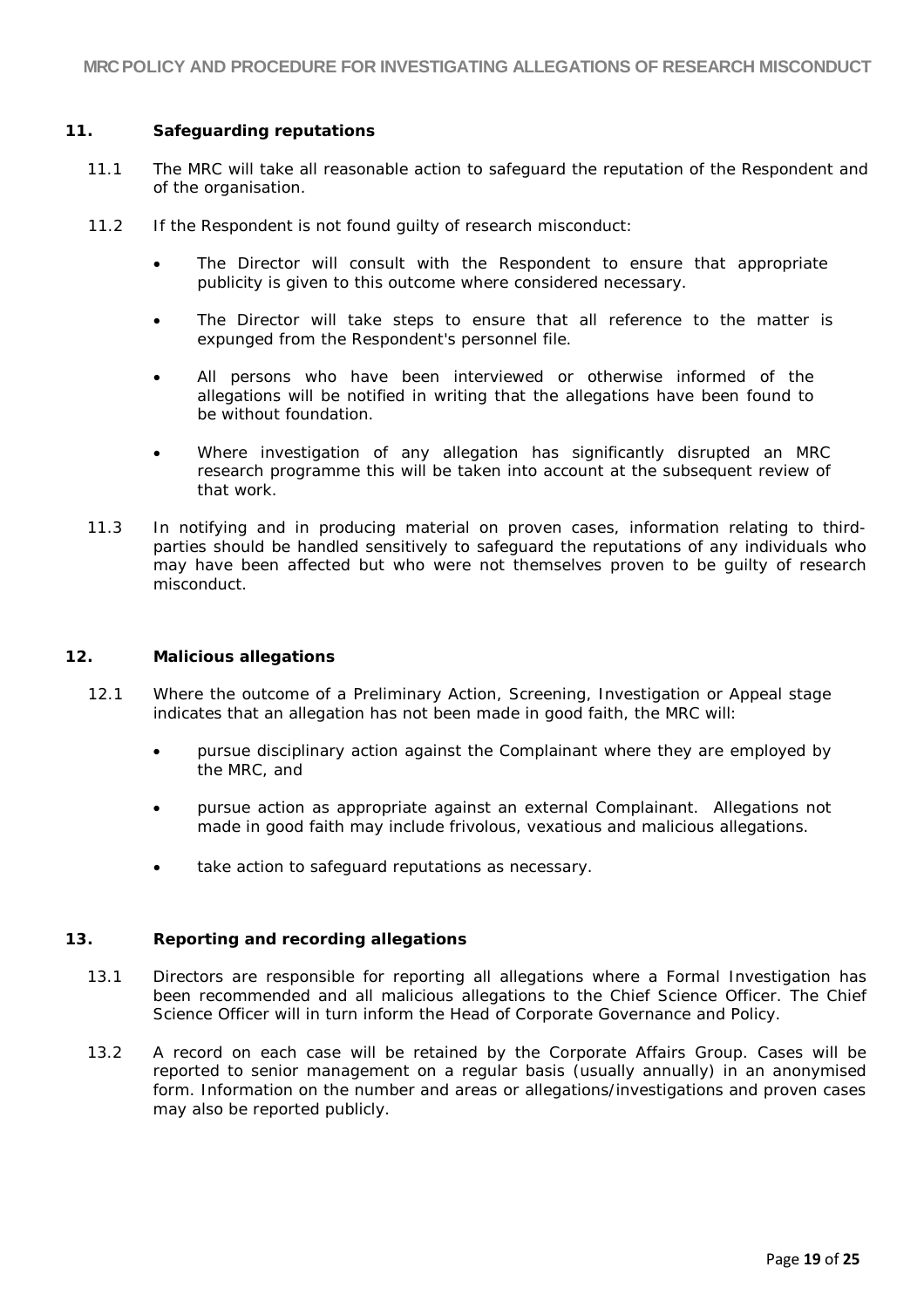## <span id="page-19-0"></span>**14. Employee support**

14.1 The MRC recognises that involvement in an allegation of misconduct can be stressful and upsetting for all parties involved. Employees may seek support through the Employee Assistance Programme, Lifestyle Action.

### <span id="page-19-1"></span>**15. Links to other documents and resources**

- MRC Disciplinary procedure
- MRC Code of Conduct
- Regulatory Support Centre
- Principles of Good Research Practice Guidelines (Ethics Series)
- MRC Whistleblowing policy

### <span id="page-19-2"></span>**16 Effective date**

16.1 This policy is effective from 10 November 2014.

## <span id="page-19-3"></span>**17. Review date**

17.1 This policy will be regularly reviewed to incorporate any legislation changes and will be formally reviewed October 2017.

## <span id="page-19-4"></span>**18. Amendment history**

| <b>Version</b> | Date | Comments/Changes |  |
|----------------|------|------------------|--|
|                |      |                  |  |
|                |      |                  |  |
|                |      |                  |  |
|                |      |                  |  |
|                |      |                  |  |
|                |      |                  |  |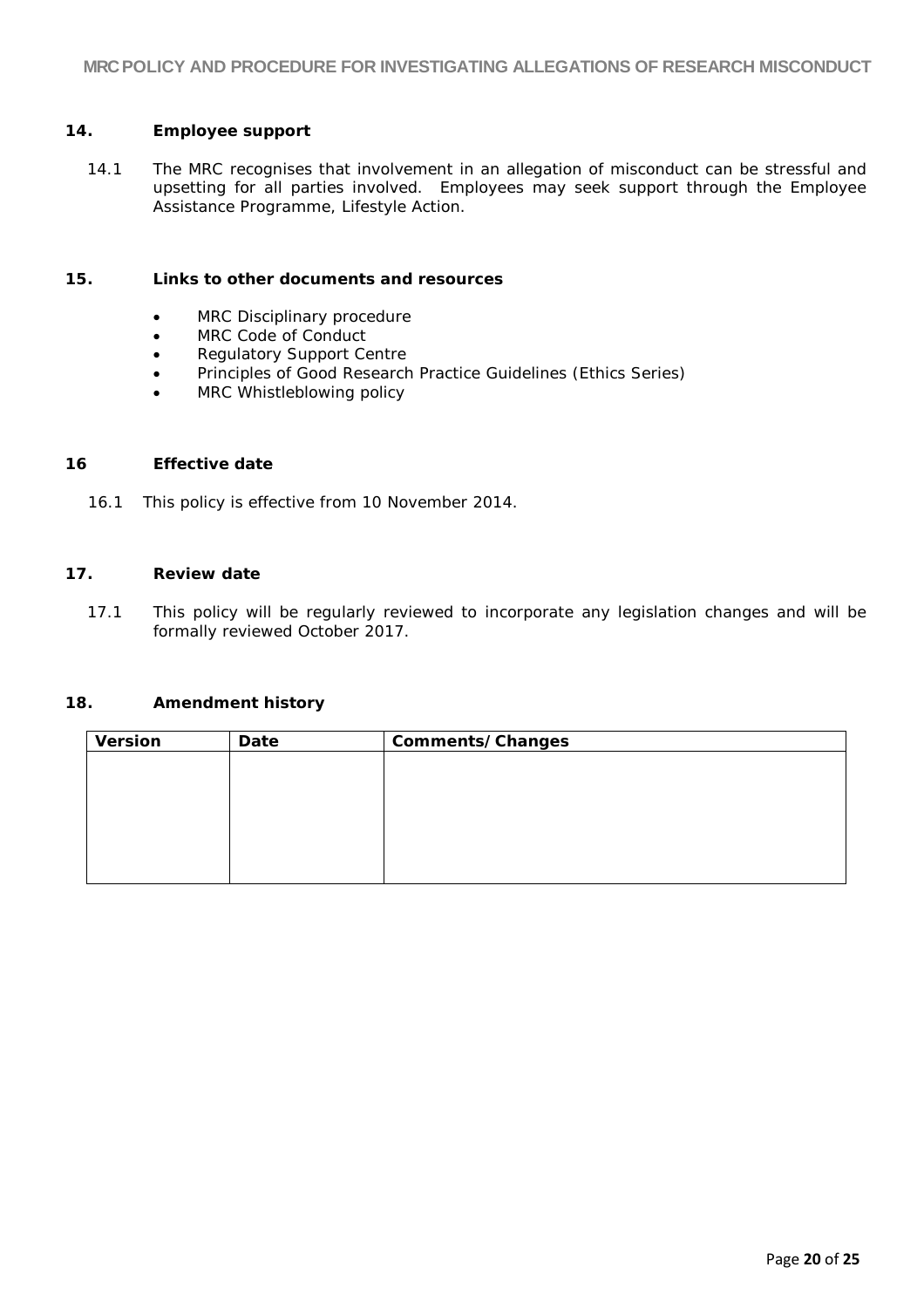## **Appendix A – Summary of the stages involved in the management of an allegation of research misconduct.**

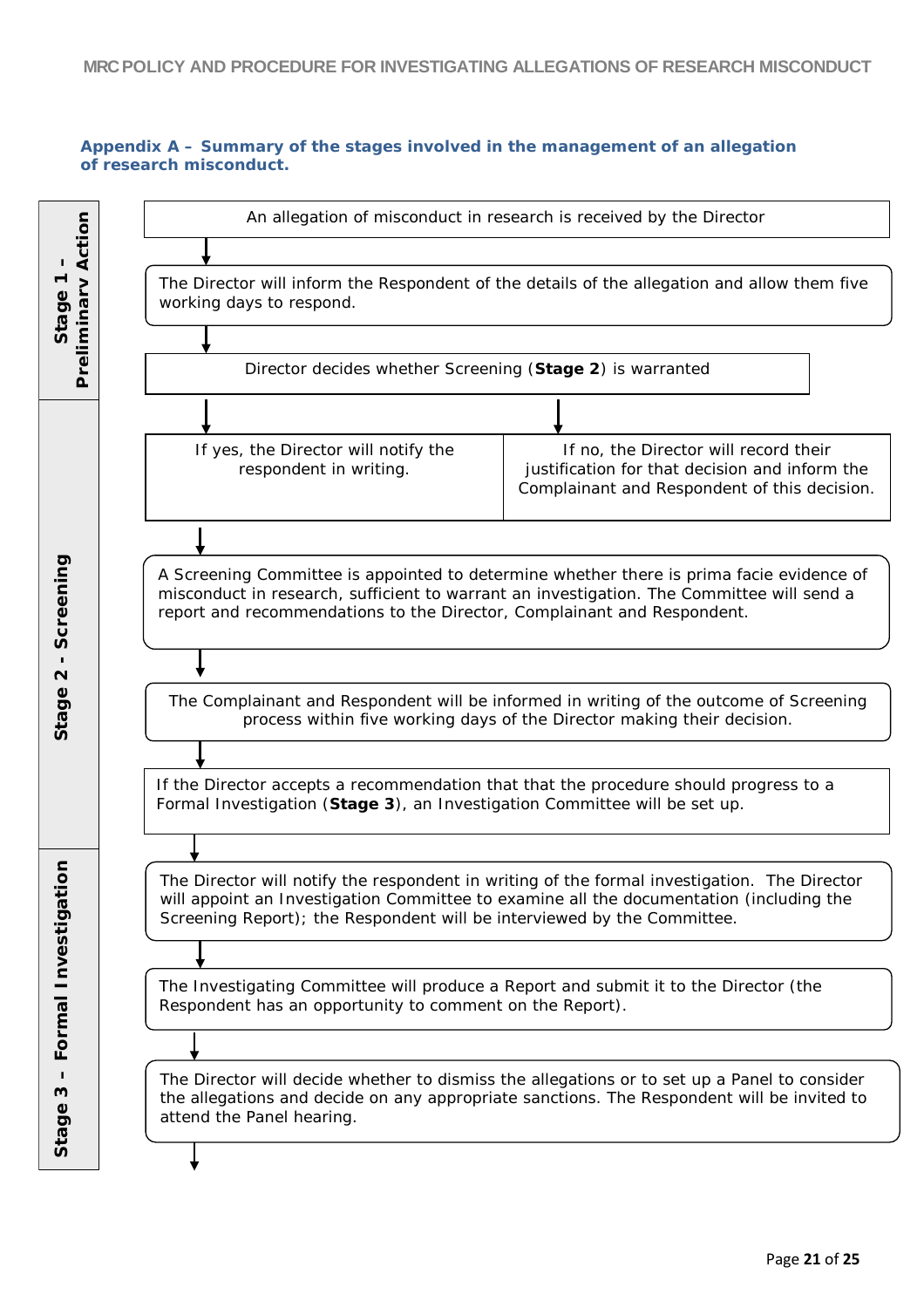The Respondent may appeal against these sanctions or administrative actions within five working days of receiving the notification of the outcome of the investigation. **Stage 4 – Appeal** The CEO will appoint an Appeal Panel who will examine the documentation called into question by the Respondent. The Respondent will be invited to attend a meeting to give oral evidence and may also submit any relevant additional supplementary material in support of their appeal. The CEO will decide whether to endorse, amend or overturn the conclusions of the investigation and the resultant sanctions. This decision is final and there is no further right of Appeal.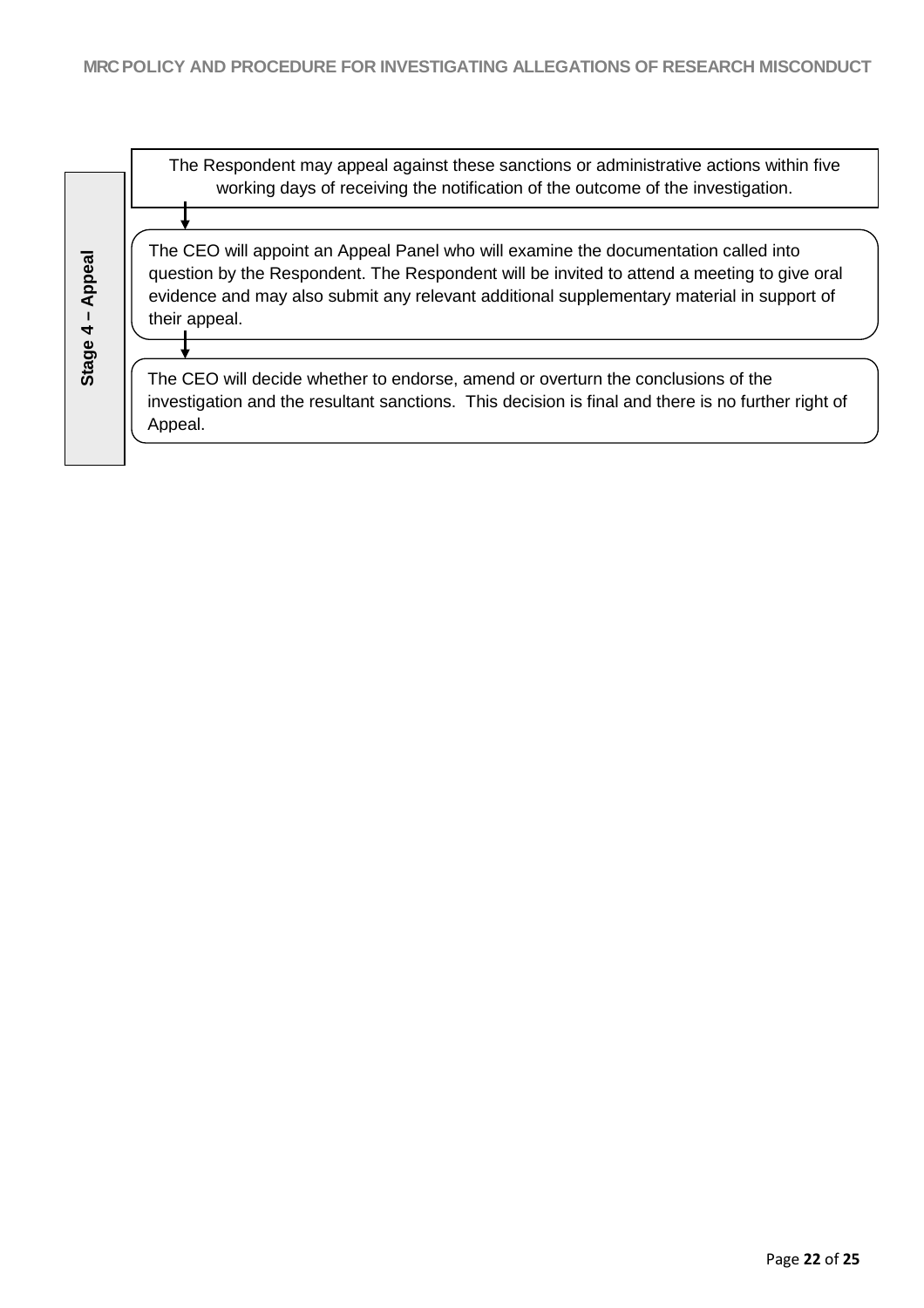### <span id="page-22-0"></span>**Appendix B- Definitions of misconduct**

The MRC endorses the definitions of research misconduct and other unacceptable research behaviour identified in the RCUK Policy and Guidelines on Governance of Good Research Conduct (February 2013). Unacceptable conduct includes the following:

#### **Fabrication**

The creation of false data or other aspects of research, including documentation and participant consent.

### **Falsification**

The inappropriate manipulation and/or selection of data, imagery and/or consents.

#### **Plagiarism**

The misappropriation or use of others' ideas, intellectual property or work (written or otherwise), without acknowledgement or permission.

#### **Misrepresentation,** including:

- misrepresentation of data, for example suppression of relevant findings and/or data, or knowingly, recklessly or by gross negligence, presenting a flawed interpretation of data;
- undisclosed duplication of publication, including undisclosed duplicate submission of manuscripts for publication;
- misrepresentation of interests, including failure to declare material interests either of the researcher or of the funders of the research;
- misrepresentation of qualifications and/or experience, including claiming or implying qualifications or experience which are not held;
- misrepresentation of involvement, such as inappropriate claims to authorship and/or attribution of work where there has been no significant contribution, or the denial of authorship where an author has made a significant contribution.

**Breach of duty of care,** whether deliberately, recklessly or by gross negligence:

- disclosing improperly the identity of individuals or groups involved in research without their consent, or other breach of confidentiality;
- placing any of those involved in research in danger, whether as subjects, participants or associated individuals, without their prior consent, and without appropriate safeguards even with consent; this includes reputational danger where that can be anticipated;
- not taking all reasonable care to ensure that the risks and dangers, the broad objectives and the sponsors of the research are known to participants or their legal representatives, to ensure appropriate informed consent is obtained properly, explicitly and transparently;
- **number 10** not observing legal and reasonable ethical requirements or obligations of care for animal subjects, human organs or tissue used in research, or for the protection of the environment;
- improper conduct in peer review of research proposals or results (including manuscripts submitted for publication); this includes failure to disclose conflicts of interest;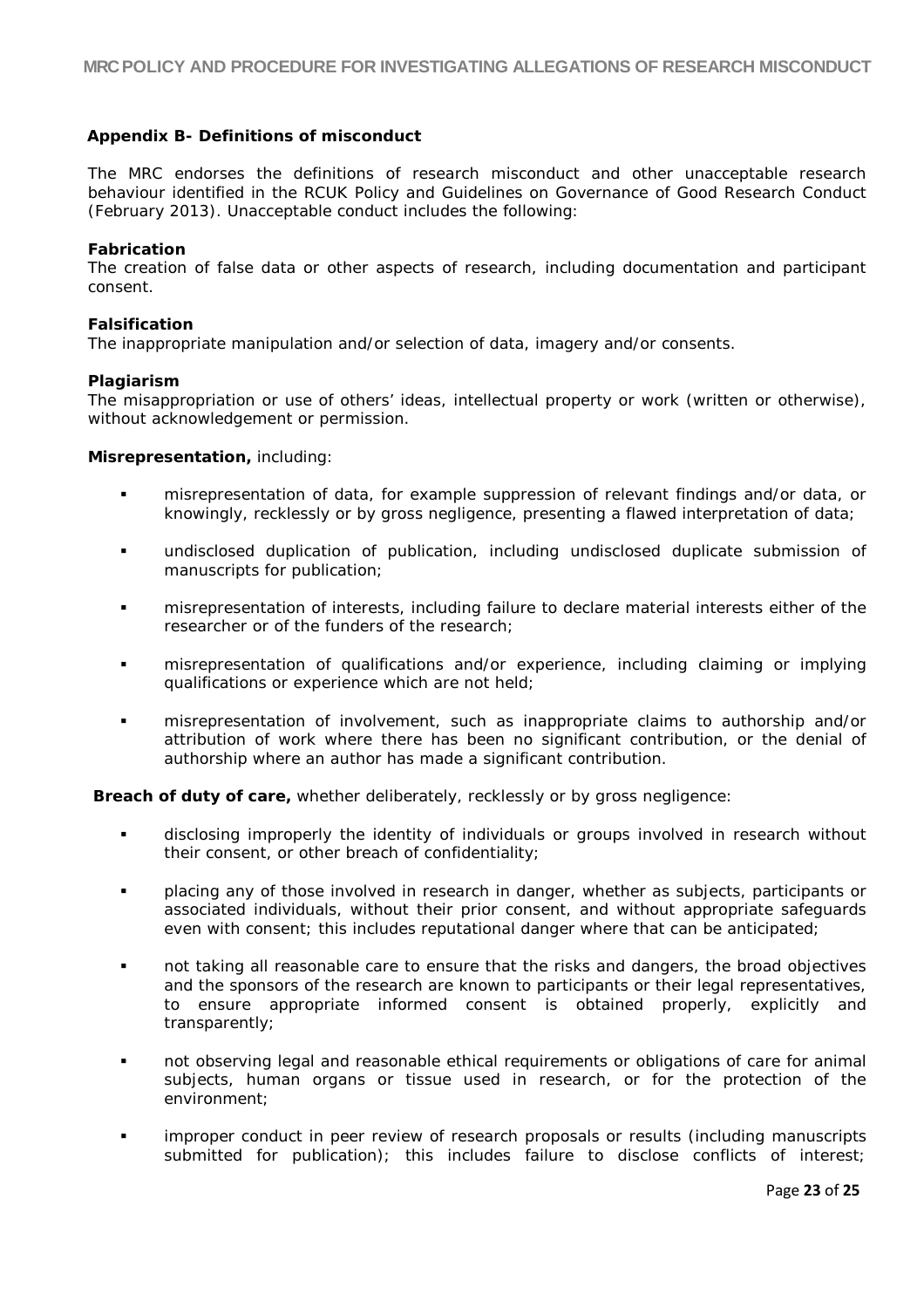inadequate disclosure of clearly limited competence; misappropriation of the content of material; and breach of confidentiality or abuse of material provided in confidence for peer review purposes.

### **Improper dealing with allegations of misconduct**

- failing to address possible infringements including attempts to cover up misconduct or reprisals against whistleblowers.
- failing to deal appropriately with malicious allegations, which should be handled formally as breaches of good conduct.